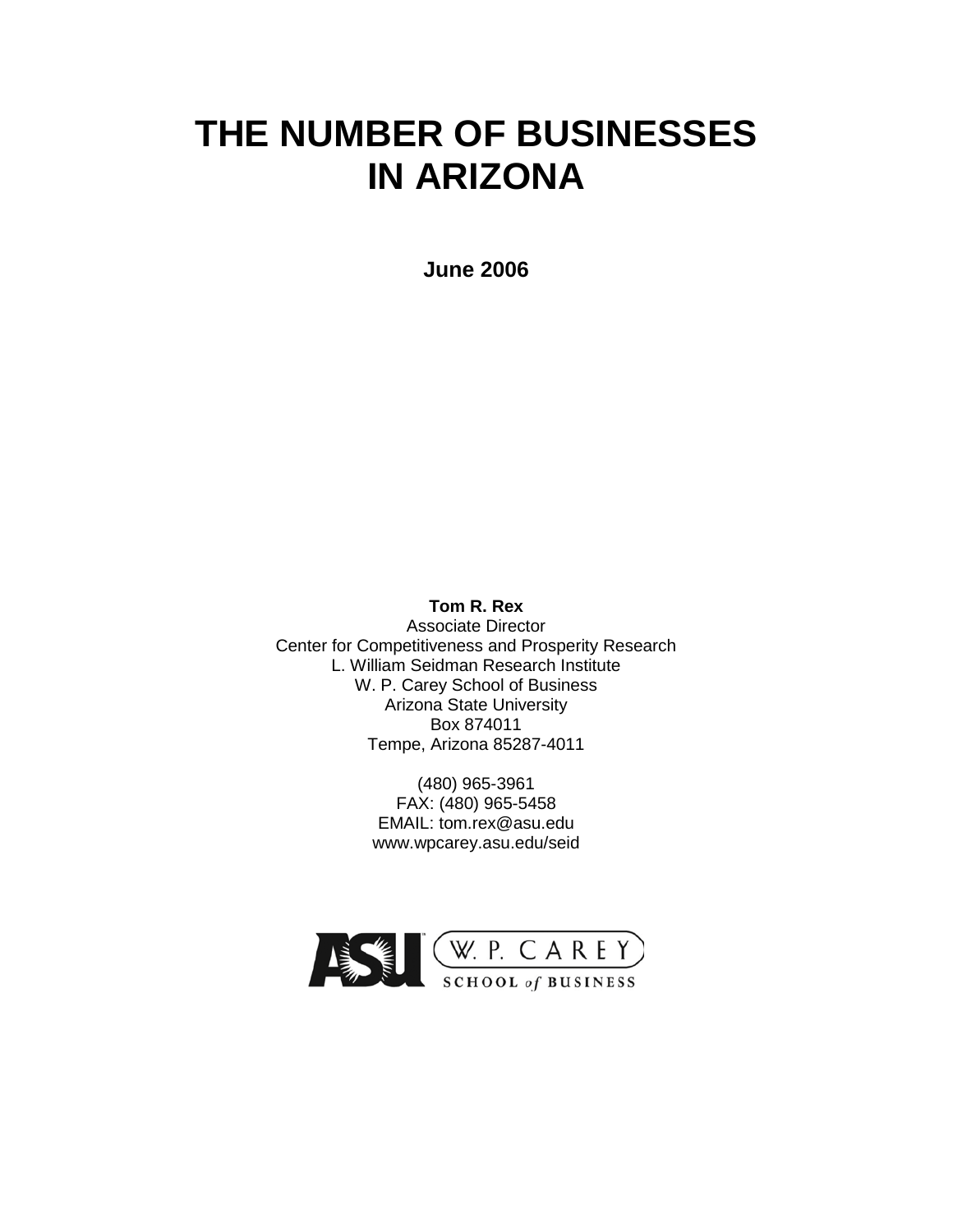# **CONTENTS**

| Summary                                                   | $\mathcal{D}$  |
|-----------------------------------------------------------|----------------|
| Data Sources                                              | $\overline{4}$ |
| Number of Businesses in Arizona                           | 9              |
| Number of Businesses in Arizona by Sector                 | 12             |
| Number of Businesses in Arizona by Employment Size        | 14             |
| Number of Businesses in Arizona by County                 | 17             |
| Number of Women- and Minority-Owned Businesses in Arizona | 19             |
| Appendix: Information from Other Data Sources             | 22             |

# **TABLES**

| 1. Economic Activities Excluded from Census Bureau Statistics                     | 6  |
|-----------------------------------------------------------------------------------|----|
| 2. Number of Businesses with Employees in Arizona, 1988 through 2003              | 9  |
| 3. Number of Establishments without Employees in Arizona, 1997 through 2003       | 10 |
| 4. Total Number of Businesses in Arizona, 1997 through 2003                       | 10 |
| 5. Number of Businesses in Arizona by Sector, 2003                                | 12 |
| 6. Number of Employer Businesses and Associated Employment by Employee Size, 2003 | 14 |
| 7. Number of Employer and Nonemployer Businesses and Associated Employment in     | 16 |
| Arizona by Employee Size, 2003                                                    |    |
| 8. Total Number of Establishments by Arizona County, 2003                         | 17 |
| 9. Total Number of Firms in Arizona by Ownership, 2002                            | 19 |
|                                                                                   |    |

# **CHARTS**

| 1. Number of Businesses in Arizona, 1988 through 2003                                | 11 |
|--------------------------------------------------------------------------------------|----|
| 2. Number of Businesses in Arizona by Sector, 2003                                   | 13 |
| 3. Number of Employer Businesses in Arizona and Associated Employment by Employee    | 15 |
| Size, 2003                                                                           |    |
| 4. Total Number of Establishments by Arizona County, 2003                            | 18 |
| 5. Percentage of Firms in Arizona by Ownership, 2002                                 | 20 |
| A-1. Number of Corporations by Type Registered in Arizona, May 2006                  | 23 |
| A-2. Number of Corporations by Type Registered in Arizona from Calendar Year Ends    | 24 |
| 1987 through 2005                                                                    |    |
| A-3. Number of Establishments in Arizona by County, First Quarter 2002 through Third | 26 |
| Quarter 2005                                                                         |    |
| A-4. Change in Number of Establishments in Arizona by County, First Quarter 2002     | 29 |
| through Third Quarter 2005                                                           |    |
|                                                                                      |    |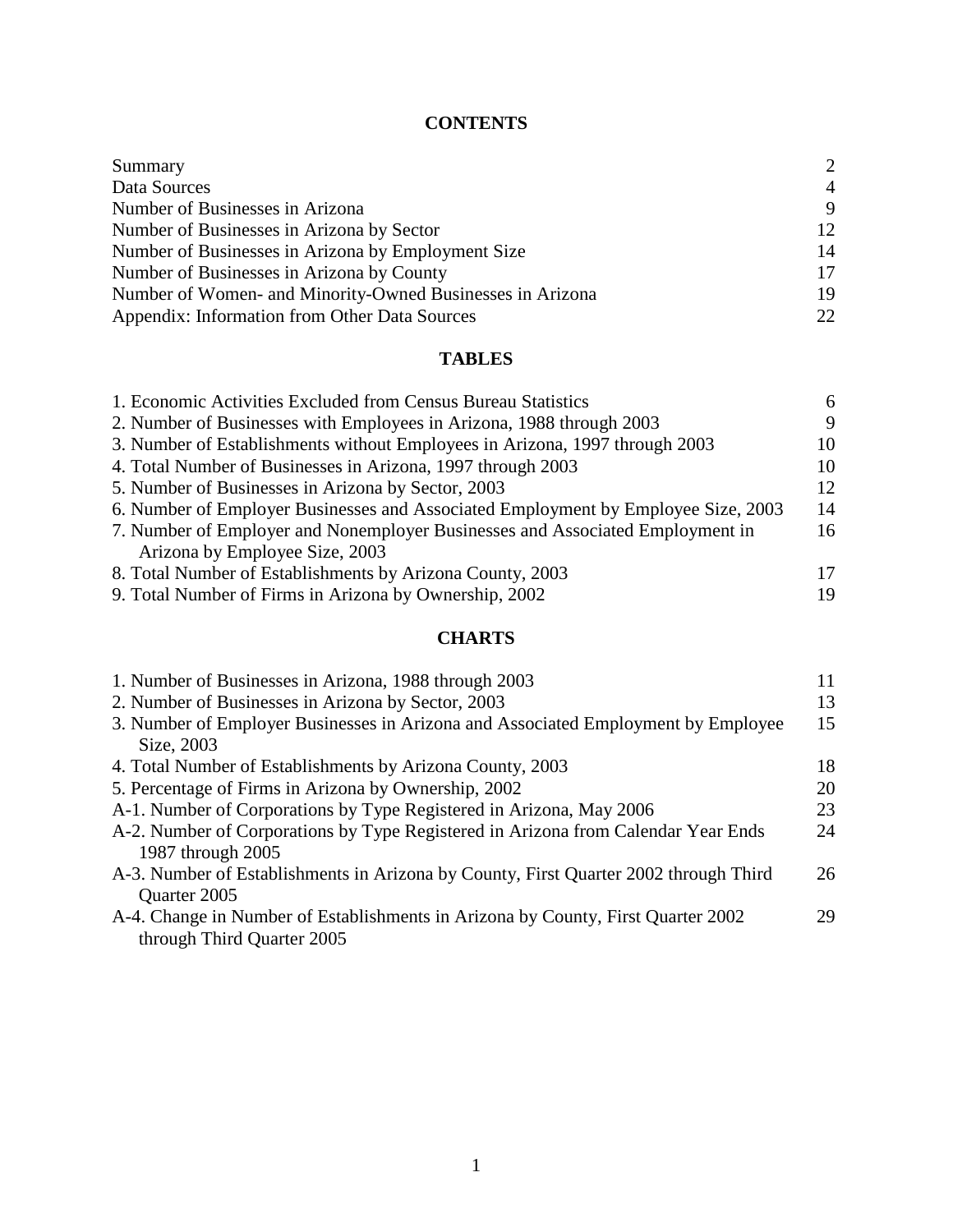#### **SUMMARY**

The determination of the number of businesses operating in Arizona is not a straightforward proposition due to data deficiencies and definitional issues. The best data from the U.S. Census Bureau — are more than two years old. The Census Bureau data are divided into two series: businesses with employees and nonemployer businesses. Each series is based on administrative records. While neither series is affected by sampling error, both are subject to nonsampling error. Certain industries are excluded from each series.

Other than the omission of businesses in certain industries (particularly farming), the Census Bureau count of the number of businesses with employees likely is reasonably accurate. In 2003, Arizona had 97,758 firms that had employees at some time during the year. The figure likely has grown to a little more than 100,000 in 2006.

The identification of nonemployer businesses largely is based on self-employment income reported to the Internal Revenue Service. Since not everyone reporting self-employment income operates a business, the Census Bureau must make a number of assumptions in deriving its estimate of the number of businesses without employees. This figure is far greater than that of businesses with employees. The Census Bureau estimated that 316,351 nonemployer businesses were operating in Arizona in 2003. The 2006 figure likely exceeds 350,000.

Adding the figures of the number of employer and nonemployer businesses together, the total number of businesses operating in Arizona during 2003 was 414,109 (see the first table on the next page). As a share of the national total, the number of businesses in Arizona is less than the state's number of employees and number of residents.

The number of active businesses in Arizona has increased in each recent year, with the annual rate of growth related to the economic cycle. The percentage increase in the number of nonemployer businesses has been greater than that of employers.

By sector, the greatest numbers of businesses in Arizona in 2003 were in the professional, scientific and technical services; "other" services; and real estate and rental and leasing sectors. Nonemployer businesses dominated in some sectors, including arts, entertainment and recreation and real estate and rental and leasing. In contrast, most businesses in the accommodation and food services sector were employers.

More than half of the businesses in Arizona with employees in 2003 were very small, employing fewer than five. Less than 3 percent employed 500 or more. Including businesses without employees, the figures were even more extreme, with 90 percent of businesses having fewer than five employees and less than 1 percent having at least 500.

The U.S. Small Business Administration's definition of a small business — fewer than 500 employees — includes nearly all businesses. Yet, close to half of the total employment in Arizona in 2003 was at the less than 1 percent of businesses with at least 500 employees (see the second table on the next page). Employment growth between 1993 and 2003 was greater — both numerically and on a percentage basis — at the less than 1 percent of businesses with at least 500 employees than at all other businesses combined.

The numbers of businesses by county are not available. Statistics are generated on the number of establishments. An establishment is a single physical location at which business is conducted. Some firms, such as a grocery store chain, consist of multiple establishments. More than 60 percent of the state's establishments in 2003 were located in Maricopa County.

Non-Hispanic whites owned the vast majority of businesses in Arizona according to preliminary data from the 2002 Survey of Business Owners conducted by the Census Bureau. A much greater number of firms were owned by males than females.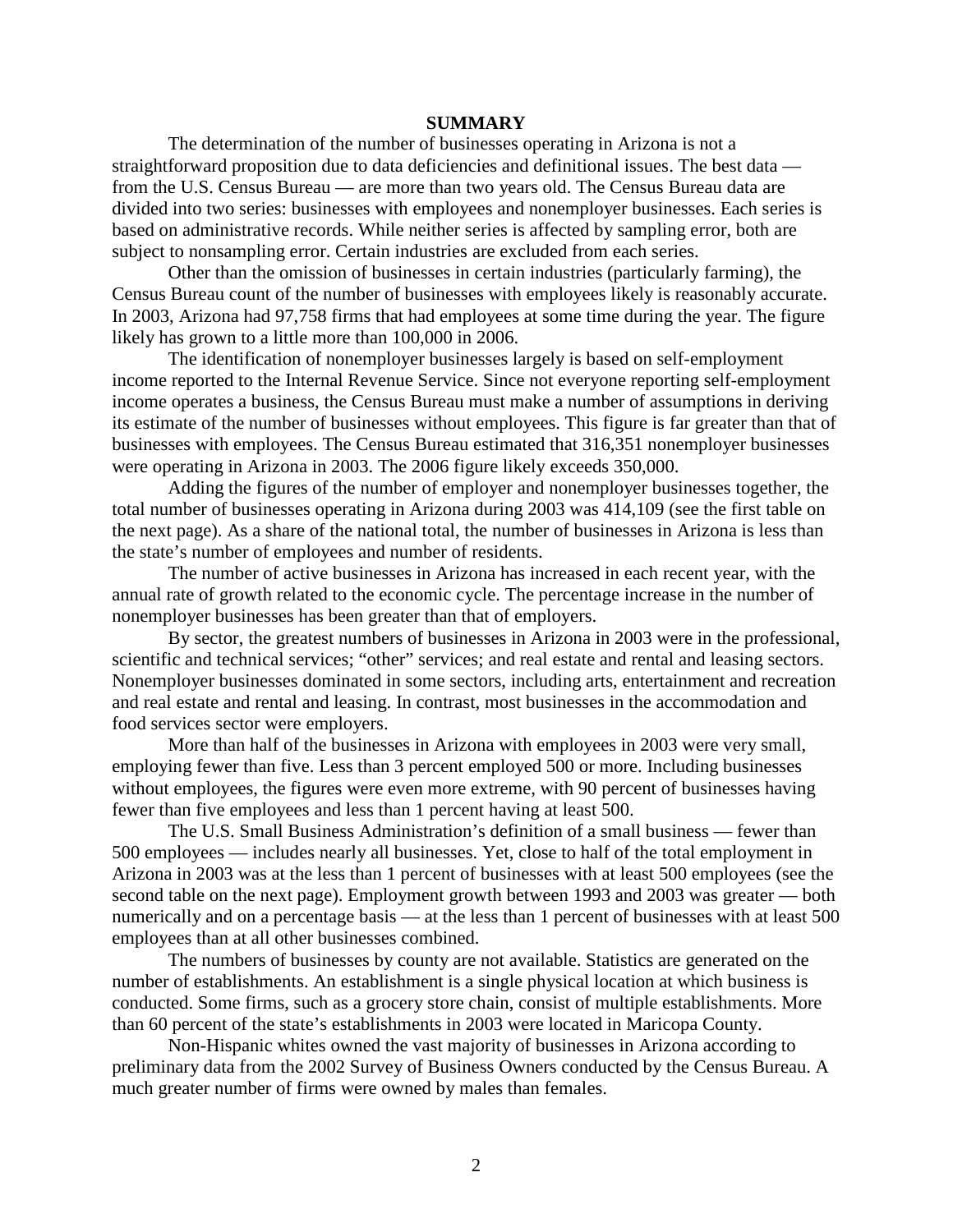# **ESTIMATED NUMBER OF BUSINESSES IN ARIZONA, 2003 AND CHANGE FROM 1997**

|                                        |         |               | Change from 1997 to 2003 |  |
|----------------------------------------|---------|---------------|--------------------------|--|
|                                        | 2003    | <b>Number</b> | <b>Percent</b>           |  |
| Number of Businesses with Employees    | 97.758  | 8.581         | 10%                      |  |
| Number of Businesses without Employees | 316,351 | 75.426        | -31                      |  |
| <b>Total Number of Businesses</b>      | 414.109 | 84.007        | 25                       |  |

Limitations:

- Certain types of economic activities, such as crop and animal production, are not included in the number of businesses.
- The estimated number of businesses both with and without employees are derived from administrative records and are subject to nonsampling error.
- The number of businesses with employees includes businesses that had employees during only part of the year.
- The number of nonemployer businesses is particularly difficult to determine see page 5 for an explanation of how this estimate was derived.
- According to the Census Bureau, most nonemployers are self-employed individuals operating very small unincorporated businesses, which may or may not be the owner's primary source of income. For example, an individual self employed part time or seasonally who does not have a company name, does not advertise, and is employed full time as a wage and salary worker for another company is included in the number of businesses without employees.
- Data for 2004 will not be released until early 2007.

Source: U.S. Department of Commerce, Census Bureau, Statistics of U.S. Businesses and Nonemployer Statistics.

#### **ESTIMATED NUMBER OF BUSINESSES IN ARIZONA BY EMPLOYEE SIZE, 2003**

| Number of    | <b>Businesses</b> |              | Employment**  |              |
|--------------|-------------------|--------------|---------------|--------------|
| Employees*   | <b>Number</b>     | <b>Share</b> | <b>Number</b> | <b>Share</b> |
| None         | 330,760           | 79.9%        | 330,760       | 14.2%        |
| 1 to 4       | 42,360            | 10.2         | 89,411        | 3.8          |
| 5 to 9       | 16,234            | 3.9          | 106,741       | 4.6          |
| 10 to 19     | 10,420            | 2.5          | 138,456       | 5.9          |
| 20 to 99     | 9,167             | 2.2          | 335,729       | 14.4         |
| 100 to 499   | 2,428             | 0.6          | 288,469       | 12.4         |
| 500 or more  | 2,740             | 0.7          | 1,039,989     | 44.6         |
| <b>TOTAL</b> | 414,109           | 100.0        | 2,329,555     | 100.0        |

\* Employment size is based on the national total of the entire enterprise, as of mid-March. \*\* Wage and salary employment of those businesses with employees plus the number of businesses without employment.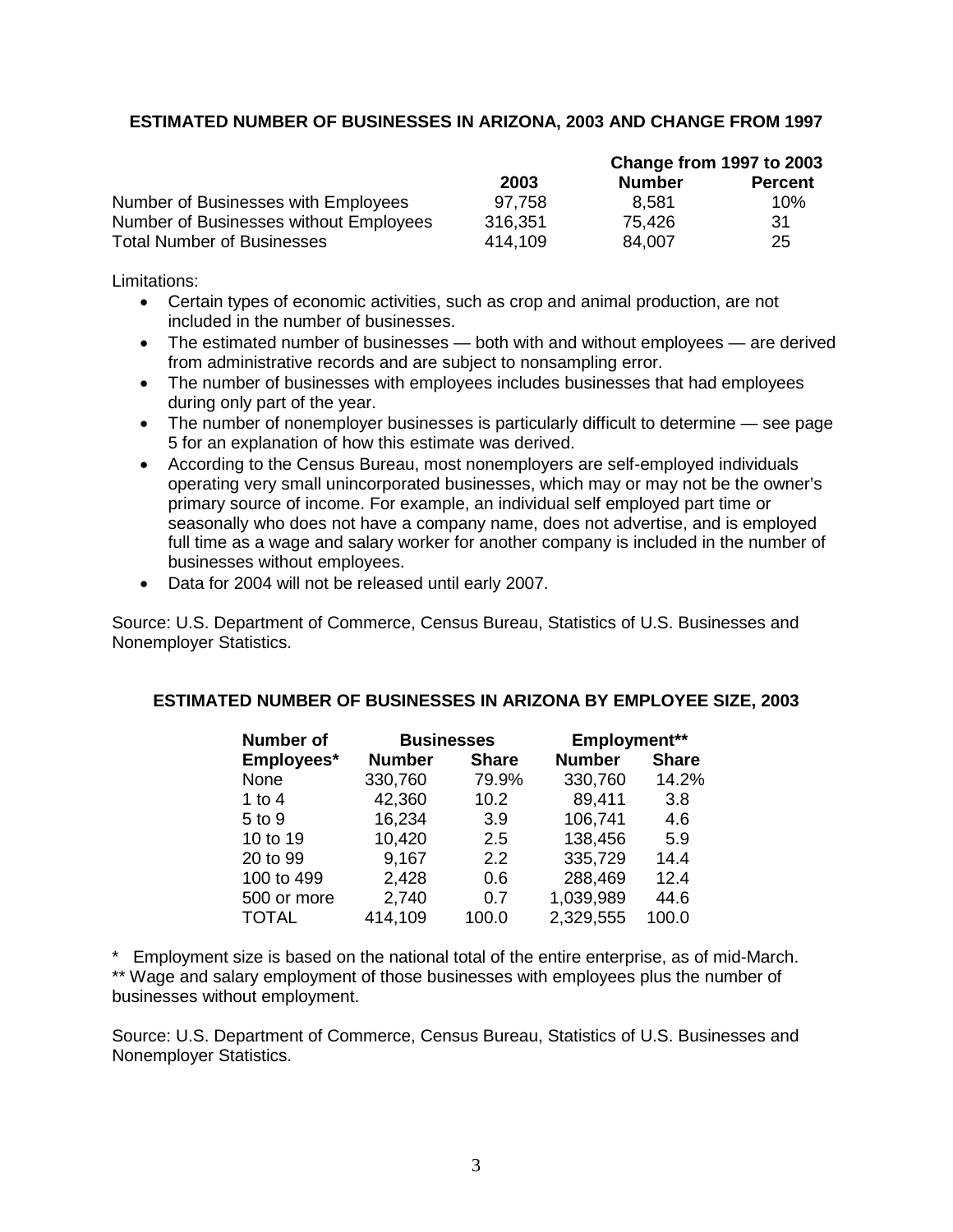#### **DATA SOURCES**

The U.S. Census Bureau is the pre-eminent source of data on businesses in the United States. The information provided in the body of this report comes from the Census Bureau. Data from other sources are examined in the appendix.

#### **U.S. Census Bureau**

Businesses with employees are counted by the Census Bureau through the Statistics of U.S. Businesses (SUSB) program, developed in cooperation with the Office of Advocacy of the U.S. Small Business Administration (SBA). The number of businesses without employees is *estimated* in a related program, Nonemployer Statistics.

According to the Census Bureau, an "establishment" is a single physical location at which business is conducted. An "enterprise" is a business organization consisting of one or more establishments (located in the United States) under common ownership or control. For example, a grocery store chain is one enterprise with multiple establishments. A "firm" is that part of an enterprise tabulated in a particular geographic area, such as state. An enterprise with establishments in more than one state is counted as a firm in each state, but is counted as just one firm in national tabulations.

## **Statistics of U.S. Businesses**

The SUSB program provides annual statistics (back to the late 1980s) derived from the Census Bureau's Business Register, a file of all known single-establishment and multiestablishment companies. Statistics include the number of firms, number of establishments, employment (as of mid-March), and annual payroll.

Information in the Business Register is derived from various Census Bureau programs, such as the Annual Survey of Manufacturers, and from administrative records of the Internal Revenue Service (IRS), Social Security Administration, and the U.S. Bureau of Labor Statistics. The annual Company Organization Survey provides individual establishment data for multiestablishment companies. The effort involved in maintaining and updating company data for the entire nation leads to a substantial lag in releasing the data. The latest statistics are for 2003, which were released in early 2006.

Most types of economic activity are included in the SUSB statistics. Exceptions include agricultural production, rail transportation, pension funds, trusts, private households, the National Postal Service, and public administration (most government employees).

Other familiar Census Bureau products, including *County Business Patterns* (which has been done annually for decades) and its companion product *Zip Business Patterns*, are derived from the same Business Register. However, these products present data only by establishment.

Similarly, the SUSB program provides detail on the change in the number of establishments each year, but not detail on the change in the number of firms. Establishment births and deaths are recorded, as are the number of establishment expansions and contractions, as measured by the number of employees.

In addition to the number of establishments and firms, the Census Bureau presents statistics by employment size of the entire enterprise — not by its employment size in a particular geographic area. Enterprises with no employment in mid-March but with employment at other times of the year are included in the SUSB program, with employment shown as zero.

The data from the SUSB program are not subject to sampling error. However, various sources of nonsampling error are present, particularly the inability to identify all businesses.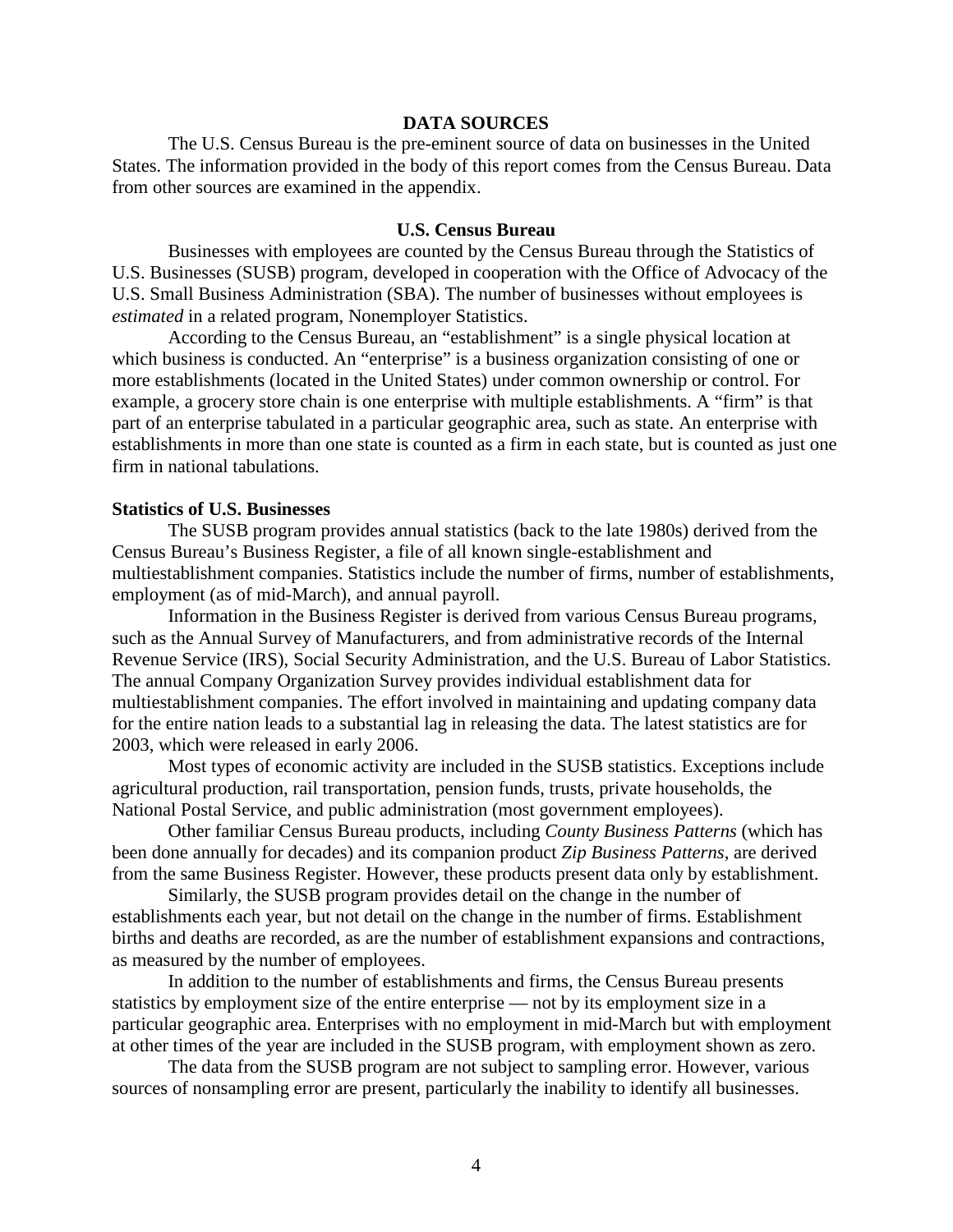As with all federal government programs, data that might disclose the activity of an individual employer are withheld. The number of establishments, however, is not affected by this disclosure restriction.

#### **Nonemployer Statistics**

Each year, the Census Bureau creates a list of nonemployer businesses in conjunction with its updating of its Business Register. The primary initial source of information is business income tax returns filed with the IRS, mostly Schedule C of form 1040 filed by sole proprietorships but also Schedule B of Form 1065 filed by partnerships.

Most types of economic activity are included in the Nonemployer Statistics; exceptions are crop and animal production, investment funds, and management of companies. Tax-exempt businesses also are excluded. According to the Census Bureau, most nonemployers are selfemployed individuals operating very small unincorporated businesses, which may or may not be the owner's primary source of income.

The Census Bureau warns that various limitations must be recognized when analyzing nonemployer data. First, since not all individuals reporting self-employment income operate independent businesses, the Census Bureau edits these records (based on incomplete information). In order to remove establishments that are not true nonemployers, those with less than \$1,000 in receipts are excluded, except in the construction sector. Those with a large volume of receipts (the cutoff figure varies by industry) also are excluded under the assumption that a company with no employees could not achieve this level of business.

Many of those reporting self-employment income are contract employees. Contract employment is particularly common among those selling real estate or securities, many of whom work for large companies. Others reporting self-employment income are employed full time as a wage or salary employee, but occasionally take on work for others in their spare time. Many of these people do not have a company name and do not advertise their services.

Another limitation is that the address of the business in the Census Bureau database the mailing address of the owner — may not match that of the actual location at which business is conducted. Some sole proprietors work out of their home, some have another place of business, and others are mobile (such as those selling ice cream from a truck). Another consideration is a business with no payroll, but that uses leased or contract employees. Unless the receipts of such a business surpass the Census Bureau threshold, it is included in the nonemployer statistics.

The data from the nonemployer program are not subject to sampling error. However, various sources of nonsampling error are present, including the inability to identify all businesses. According to the Census Bureau, the primary source of nonsampling error is that employer establishments are improperly included in the nonemployer database.

The Census Bureau withholds nonemployer data, including the number of establishments, if the number of establishments does not equal at least three by state and at least 10 by county and metropolitan area.

#### **Survey of Business Owners**

Associated with the 2002 Economic Census is the Survey of Business Owners (SBO). This source is used in the "Number of Women- and Minority-Owned Businesses in Arizona" section of this report.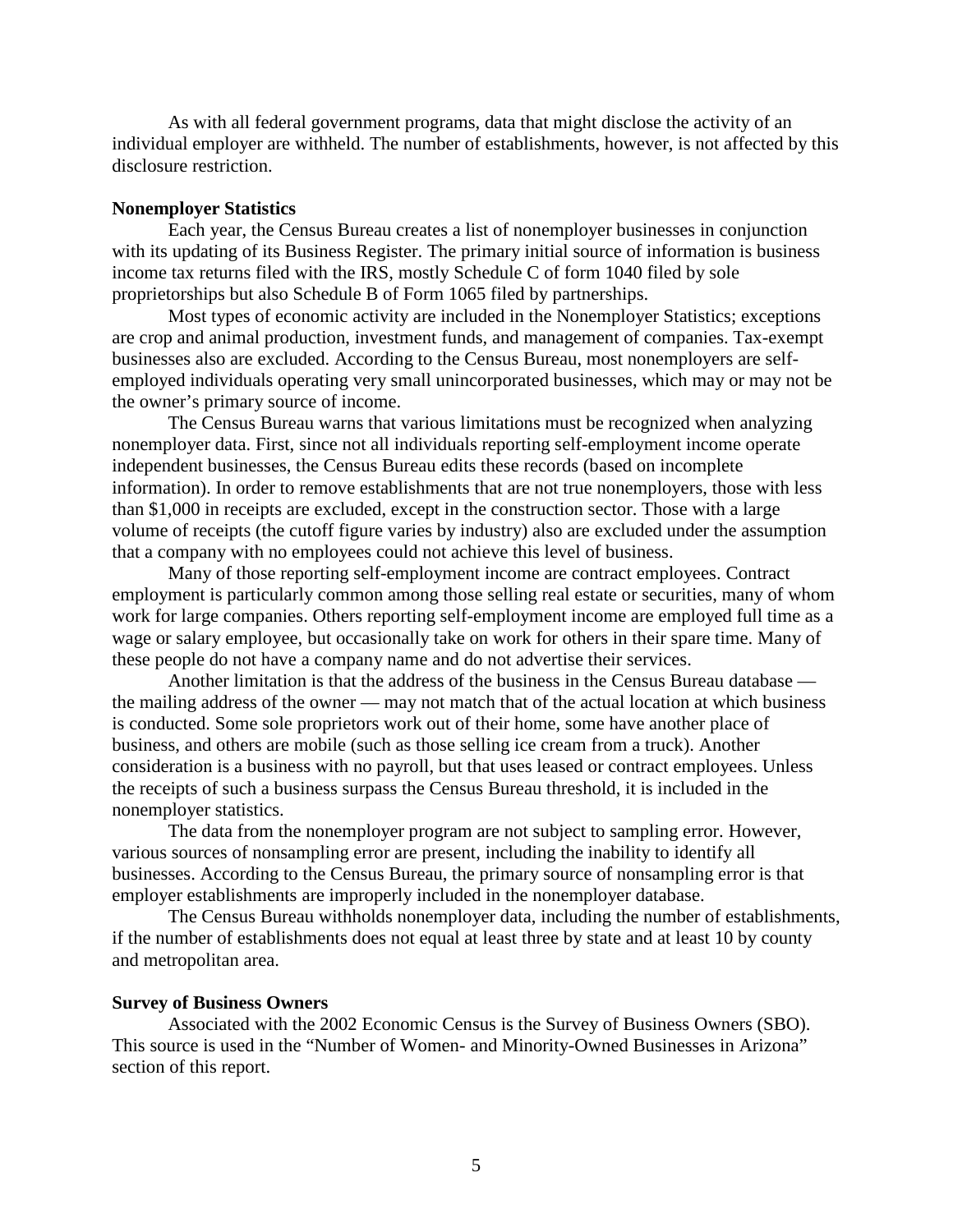Data from the SBO are derived from a survey of business owners. Thus, these data are subject to sampling errors as well as nonsampling errors. Certain types of economic activities are excluded, with the list of exclusions somewhat different both from that of the SUSB and the Nonemployer Statistics programs (see Table 1). As with other federal programs, data are subject to suppression.

Business ownership is defined as 51 percent or more of the stock or equity in a business. It is categorized according to three dimensions: (1) gender: male, female, or owned equally by males and females; (2) ethnicity: Hispanic/Latino or not; and (3) race: White, Black/African American, American Indian or Alaska Native, Asian, or Native Hawaiian or Other Pacific Islander. One firm could be tabulated in more than one racial group if the owner reported more than one race or if multiple owners are of different races. While preliminary data are available for each of these categories, final figures have not yet been released for the American Indian or Alaska Native, and Native Hawaiian or Other Pacific Islander groups.

#### **Other Programs**

As indicated above, the Census Bureau uses information from a variety of programs in creating its data on employer and nonemployer businesses. The Economic Census conducted every five years is one of the inputs. The Economic Census has not been used directly in this report due to various limitations, particularly its reporting by establishment rather than by firm and the lack of even establishment data for several sectors by county and metropolitan area.

In order to better understand the nature of people reporting self-employment income, an analysis was made of the 2000 census public use microdata sample (PUMS). The decennial census asked individuals who received the "long form" of the census questionnaire to report their income by type (e.g. wage and salary, self employment, retirement). A variety of other useful data are collected on the long form, such as whether the individual considered himself to be self employed or an employee.

# **TABLE 1 ECONOMIC ACTIVITIES EXCLUDED FROM CENSUS BUREAU STATISTICS**

| <b>NAICS</b>                                         | <b>Statistics of</b><br>U.S.<br><b>Businesses</b> | Non-<br>employer<br><b>Statistics</b> | <b>Survey of</b><br><b>Business</b><br><b>Owners</b> |
|------------------------------------------------------|---------------------------------------------------|---------------------------------------|------------------------------------------------------|
| <b>Crop Production</b>                               | х                                                 | x                                     | x                                                    |
| <b>Animal Production</b>                             | x                                                 | x                                     | x                                                    |
| Scheduled Air Transportation                         |                                                   |                                       | part                                                 |
| <b>Rail Transportation</b>                           | x                                                 |                                       | x                                                    |
| <b>Postal Service</b>                                | X                                                 |                                       | x                                                    |
| Investment Funds, Trusts & Other Financial Vehicles  | part                                              | x                                     | most                                                 |
| <b>Management of Companies</b>                       |                                                   | x                                     |                                                      |
| Religious, Civic, Professional & Other Organizations |                                                   |                                       | x                                                    |
| <b>Private Households</b>                            | x                                                 |                                       | x                                                    |
| <b>Public Administration</b>                         | х                                                 |                                       | х                                                    |

Source: U.S. Department of Commerce, Census Bureau.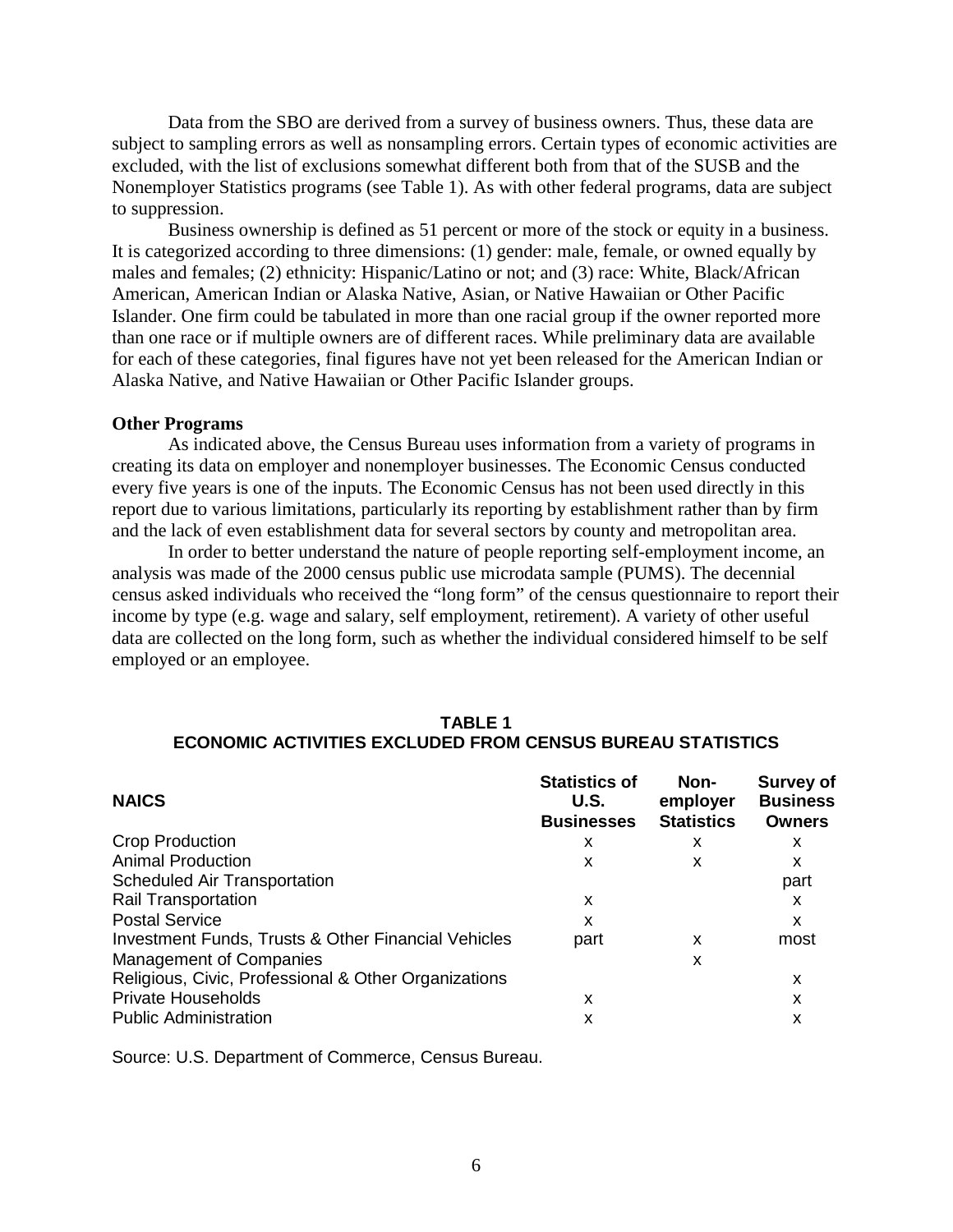# **Other Data Sources**

Various data from sources other than the Census Bureau were examined for this report and are summarized in the appendix. Some of these data were included in earlier reports on the number of businesses in Arizona.

#### **U.S. Bureau of Economic Analysis: Proprietor Employment**

The BEA estimates the employment of proprietors (sole proprietors and partners) by state. Internal Revenue Service data are the basis for the estimates of the number of proprietors (expressed as the number of jobs, not the number of people). The BEA estimate of the number of proprietors is not a good indication of the number of nonemployer businesses. The editing conducted by the Census Bureau results in a much more accurate estimate of the number of nonemployer businesses.

#### **Internal Revenue Service**

The IRS produces summary statistics by state by tax year, including the number and earnings of those reporting "business or profession net income." These figures are based on the number of tax returns, not on the number of individuals. (On a joint return, the business or profession net income may derive from the activities of one or both of the filers.) Like the BEA proprietor data, this is not a good indication of the number of businesses.

#### **Arizona Corporation Commission**

The Arizona Corporation Commission (ACC) maintains a historical record of the number of corporations registered in Arizona. Their data include various types of corporations, including business corporations, nonprofit corporations, professional corporations (e.g. doctors), limited liability corporations (LLCs), and miscellaneous other types of corporations, but do not include unincorporated sole proprietorships or partnerships.

For the purpose of counting the number of businesses in Arizona, the ACC data have significant limitations. First, a corporation registered in Arizona may not be conducting business in Arizona at any point in time. Thus, the number of active corporations is overstated. Second, while the ACC continually updates their records for newly registered corporations, the removal of no-longer-registered corporations is done only periodically. Thus, the time series of data is erratic, with the number of corporations overstated most of the time. Third, many of those registering as LLCs are not operating independent businesses.

The number of LLCs is increasing rapidly, as many sole proprietors incorporate under this option. The advantage to an individual of incorporating as a LLC is to provide the limited liability features of a corporation — the protection of personal assets — while maintaining the tax efficiencies and operational flexibility of a noncorporation. Since first being an option in 1992, LLCs have become much more popular among sole proprietors than the previous choice of "S" corporations.

In some types of businesses, however — such as real estate sales offices and sales of financial securities — most of those who "work" for a company are not on the payroll, instead being contract employees. Many of these individuals working under contract are registered as an LLC, but are not operating an independent business.

Prior efforts to count the number of businesses in Arizona combined ACC counts with counts of the number filing self-employment or partnership income with the IRS. Thus, in addition to the ACC figures overstating the number of active business corporations in Arizona, a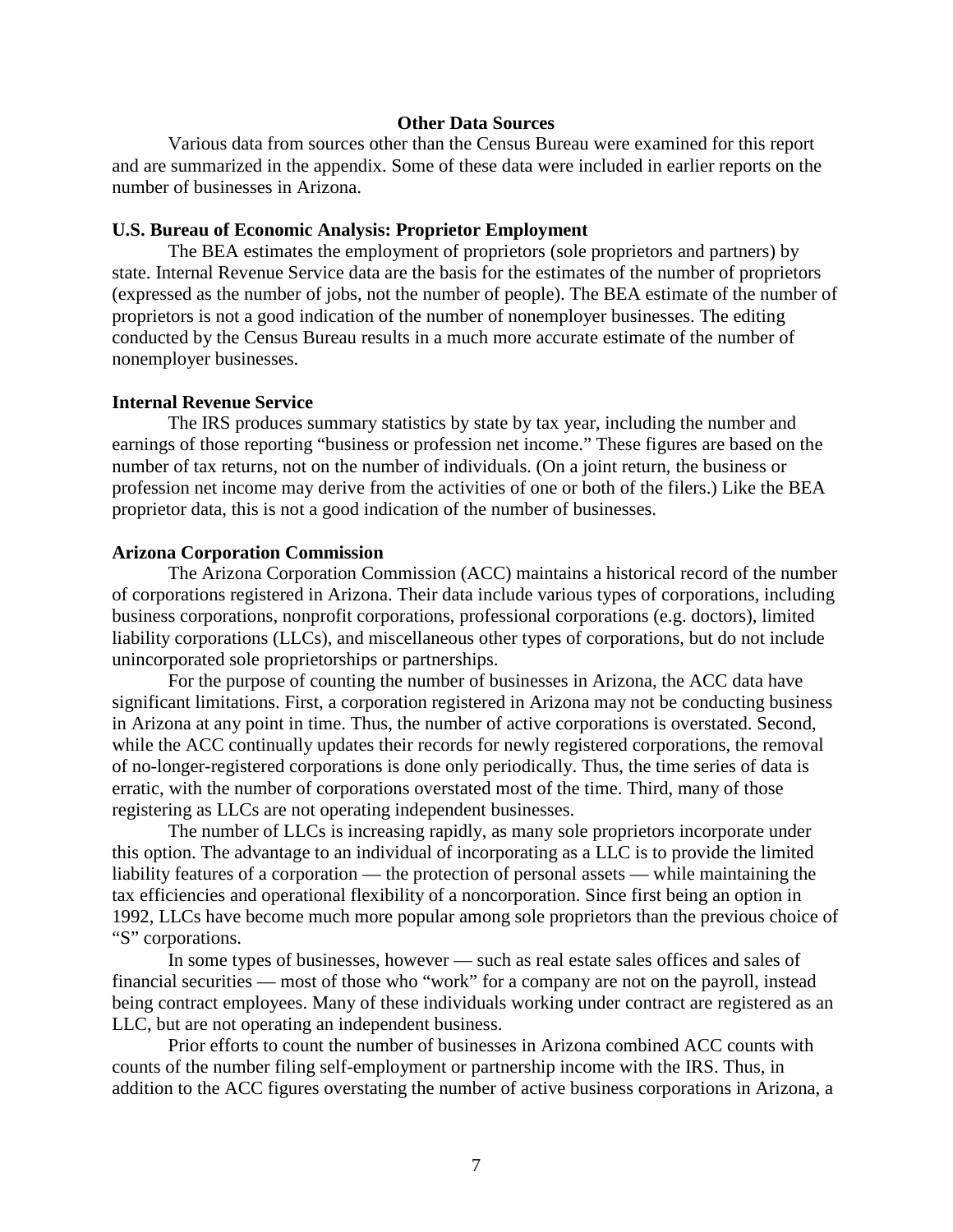count of those filing Schedule C of Form 1040 or Schedule B of Form 1065 grossly overstates the number of nonemployer businesses. Given the amount of work done by the Census Bureau, their data are far superior.

# **U.S. Bureau of Labor Statistics**

Since the latest Census Bureau information is for 2003, data from the Quarterly Census of Employment and Wages produced by the Bureau of Labor Statistics at the U.S. Department of Labor were examined in order to provide an indication of the rate of growth in the number of businesses by county. These data are released quarterly, approximately six-to-nine months after the end of a quarter. Only employer businesses are included. The BLS attempts to report the number of establishments. However, since no requirement exists in Arizona for a multiestablishment company to report employment by establishment, the BLS data are a mix of establishment and firm data.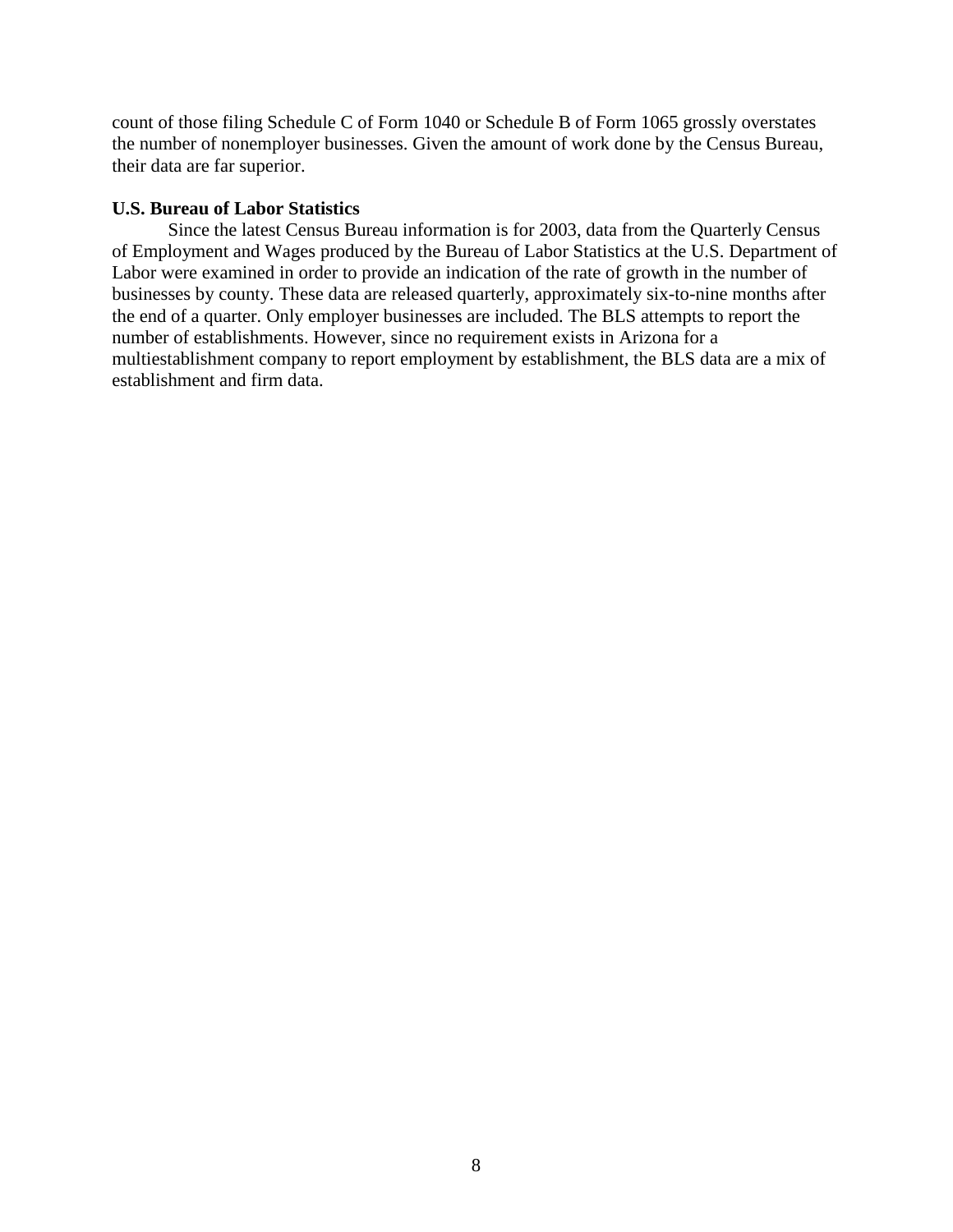# **NUMBER OF BUSINESSES IN ARIZONA**

In 2003, the Census Bureau reported 97,758 employer firms in Arizona. Given the rate of growth in number shown in Table 2, the state likely has a little more than 100,000 businesses with employees in 2006. With data available back to 1988, it is possible to determine that increases in the number of employer businesses is related to the economic cycle, with gains much greater during the recovery and middle phase of the expansion following the 1990-91 recession (the 1992-through-1997 period) than in the later years of the expansion. The gain in the number of businesses bottomed out in the recessionary year of 2001, but remained subpar during the weak economy of 2002 and 2003.

The Census Bureau reported 316,351 nonemployer establishments in Arizona in 2003, a figure 3.2 times as high as the number of firms with employment. With data available back only to 1997, the relationship between the number of nonemployer establishments and the economic cycle cannot be determined. The number of nonemployer establishments increased substantially between 1997 and 2003 (see Table 3), as the increase was much faster, even on a percentage basis, than of the number of employers. Based on these growth rates, more than 350,000 nonemployer establishments probably exist in Arizona in 2006.

For this report, it has been assumed that each nonemployer establishment is equivalent to one business. Thus, the total number of businesses — the sum of the number of businesses with employees and the number of nonemployer establishments — in Arizona in 2003 was 414,109. A recent history of the number of businesses in Arizona is provided in Table 4 and in Chart 1.

|      |        | Number | Percent |
|------|--------|--------|---------|
|      | Number | Change | Change  |
| 1988 | 70,887 |        |         |
| 1989 | 71,084 | 197    | $0.3\%$ |
| 1990 | 71,586 | 502    | 0.7     |
| 1991 | 72,271 | 685    | 1.0     |
| 1992 | 74,600 | 2,329  | 3.2     |
| 1993 | 77,280 | 2,680  | 3.6     |
| 1994 | 80,480 | 3,200  | 4.1     |
| 1995 | 82,699 | 2,219  | 2.8     |
| 1996 | 86,709 | 4,010  | 4.8     |
| 1997 | 89,177 | 2,468  | 2.8     |
| 1998 | 90,374 | 1,197  | 1.3     |
| 1999 | 91,640 | 1,266  | 1.4     |
| 2000 | 93,004 | 1,364  | 1.5     |
| 2001 | 93,947 | 943    | 1.0     |
| 2002 | 95,908 | 1,961  | 2.1     |
| 2003 | 97,758 | 1,850  | 1.9     |

### **TABLE 2 NUMBER OF BUSINESSES WITH EMPLOYEES IN ARIZONA, 1998 THROUGH 2003**

Source: U.S. Department of Commerce, Census Bureau, Statistics of U.S. Businesses.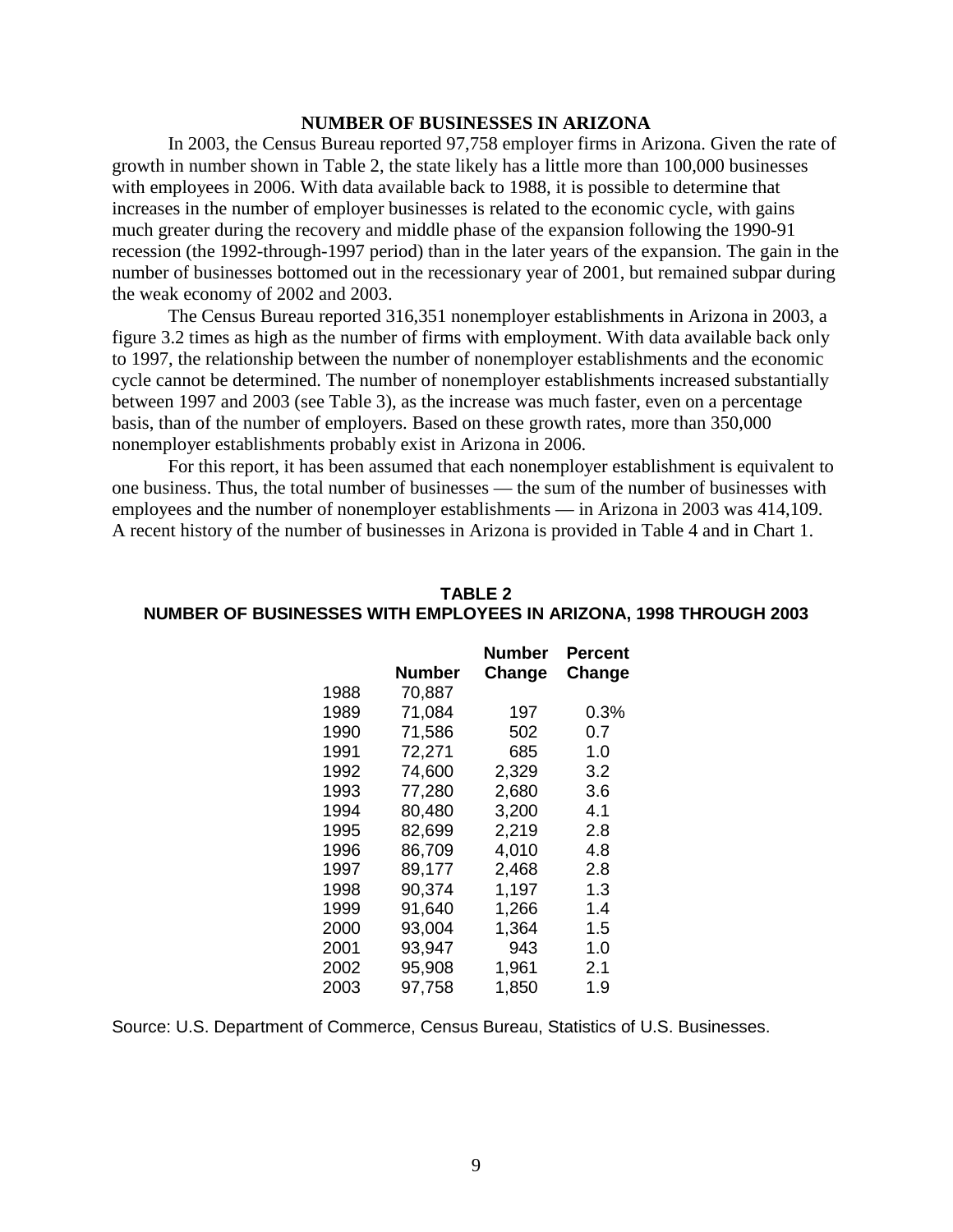Arizona's count of the number of businesses in 2003 made up 1.70 percent of the national count of 24.4 million. The number of nonemployer businesses and the number of employer businesses in Arizona each was 1.70 percent of the national figure. In contrast, the number of people living in Arizona made up 1.92 percent of the national total and Arizona's employment share was 1.76 percent.

#### **TABLE 3 NUMBER OF ESTABLISHMENTS WITHOUT EMPLOYEES IN ARIZONA, 1997 THROUGH 2003**

|      | <b>Number</b> | <b>Number</b><br>Change | <b>Percent</b><br>Change |
|------|---------------|-------------------------|--------------------------|
| 1997 | 240,925       |                         |                          |
| 1998 | 248,462       | 7,537                   | 3.1%                     |
| 1999 | 260,743       | 12,281                  | 4.9                      |
| 2000 | 268,969       | 8,226                   | 3.2                      |
| 2001 | 276,858       | 7,889                   | 2.9                      |
| 2002 | 289,300       | 12,442                  | 4.5                      |
| 2003 | 316,351       | 27,051                  | 9.4                      |

Source: U.S. Department of Commerce, Census Bureau, Nonemployer Statistics.

#### **TABLE 4 TOTAL NUMBER OF BUSINESSES IN ARIZONA, 1997 THROUGH 2003**

|      |                 | Non-     |              | <b>Number</b> | <b>Percent</b> |
|------|-----------------|----------|--------------|---------------|----------------|
|      | <b>Employer</b> | employer | <b>Total</b> | Change        | Change         |
| 1997 | 89,177          | 240,925  | 330,102      |               |                |
| 1998 | 90,374          | 248,462  | 338,836      | 8,734         | 2.6%           |
| 1999 | 91,640          | 260,743  | 352,383      | 13,547        | 4.0            |
| 2000 | 93,004          | 268,969  | 361,973      | 9,590         | 2.7            |
| 2001 | 93,947          | 276,858  | 370,805      | 8,832         | 2.4            |
| 2002 | 95,908          | 289,300  | 385,208      | 14,403        | 3.9            |
| 2003 | 97,758          | 316,351  | 414,109      | 28,901        | 7.5            |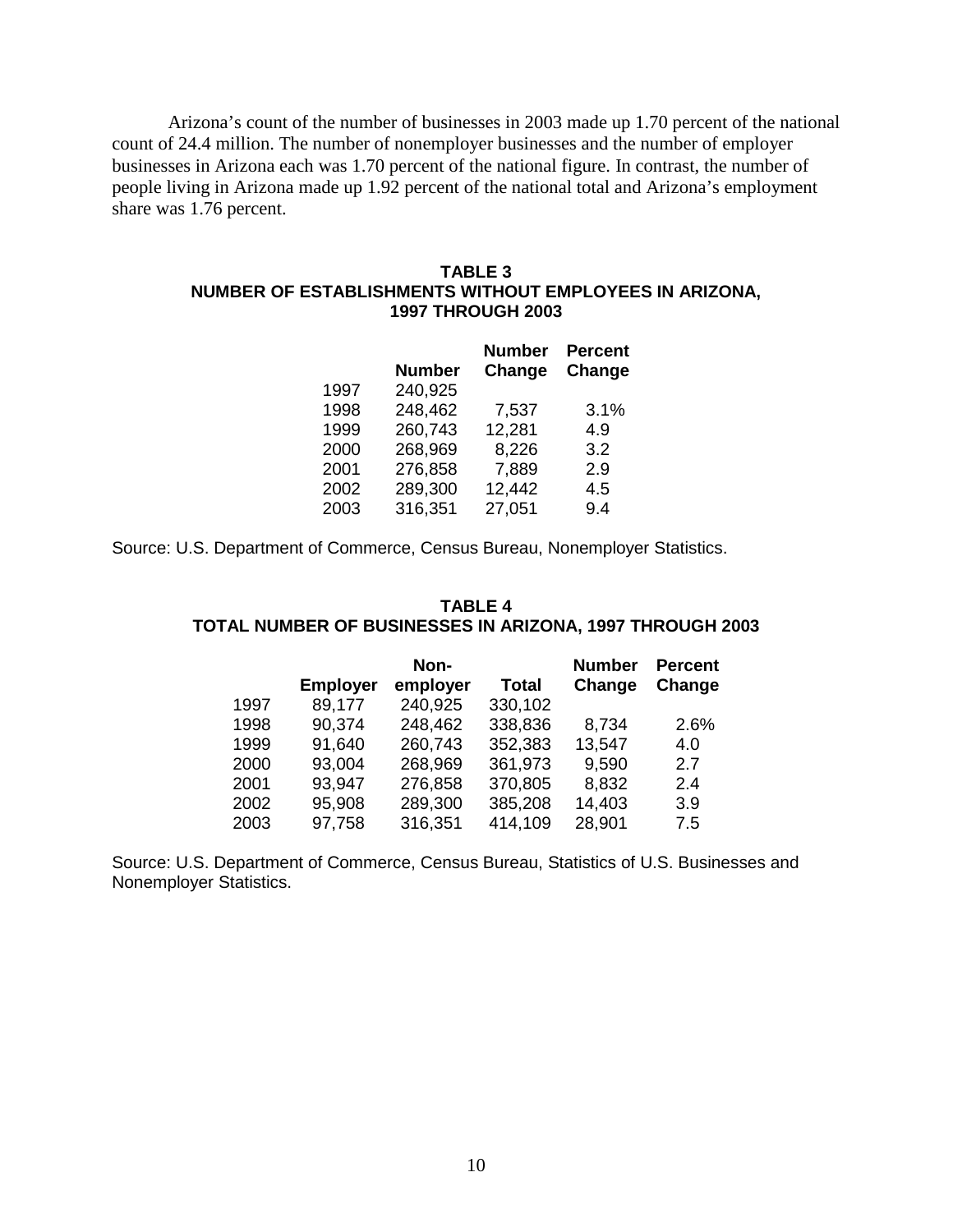**CHART 1 NUMBER OF BUSINESSES IN ARIZONA, 1988 THROUGH 2003**

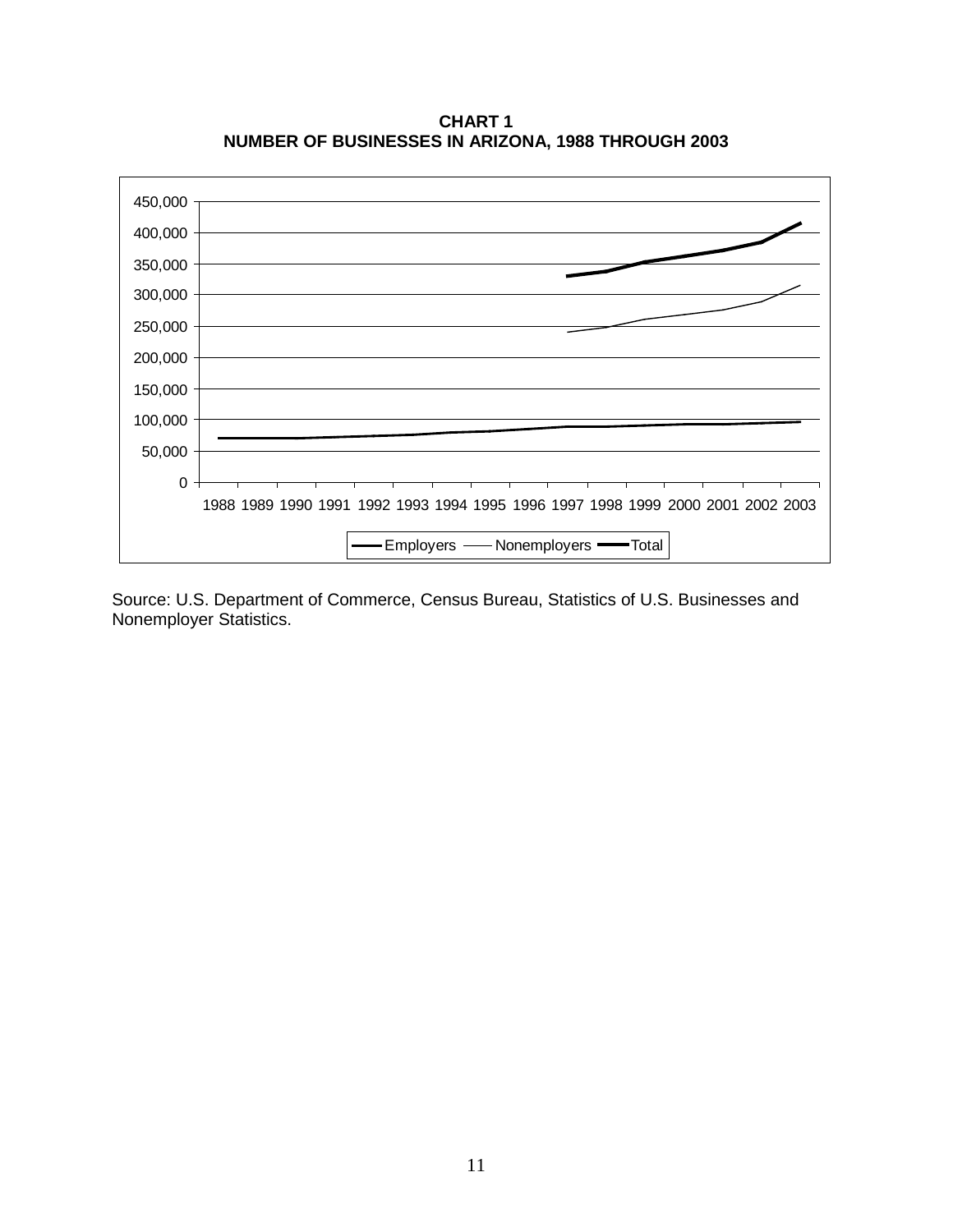# **NUMBER OF BUSINESSES IN ARIZONA BY SECTOR**

The Statistics of U.S. Businesses and Nonemployer Statistics programs each present data by sector and industry. However, the data prior to 1998 were categorized by the Standard Industrial Classification (SIC), data from 1998 through 2002 were classified by the 1997 version of the North American Industry Classification System (NAICS), and data for 2003 were categorized by the 2002 version of NAICS. Thus, it is not possible to directly compare the number of businesses by sector in 2003 to those in earlier years.

All activity at each establishment is assigned to one industry. In the SUSB program, the Census Bureau assigns the detailed industry code based on various information in its database. In contrast, for nonemployer businesses the industry is self-assigned by tax filers using a shortened list of industries.

The greatest number of firms with employees in 2003 was in the construction industry, with a barely smaller number in the professional, scientific and technical services sector (see Table 5). Each of these sectors accounted for more than 13 percent of all employer businesses. The retail trade and health care and social assistance sectors each also consisted of more than 10,000 businesses with employees, or more than 10 percent of the total.

|                                                 |                 |          |         | — III pivyvi |
|-------------------------------------------------|-----------------|----------|---------|--------------|
|                                                 | <b>Employer</b> | employer | Total   | <b>Share</b> |
| <b>TOTAL</b>                                    | 97,758          | 316,351  | 414,109 | 23.6%        |
| Agriculture (excluding farms)                   | 220             | 1,867    | 2,087   | 10.5         |
| Mining                                          | 159             | 312      | 471     | 33.8         |
| <b>Utilities</b>                                | 177             | 265      | 442     | 40.0         |
| Construction                                    | 13,422          | 26,801   | 40,223  | 33.4         |
| Manufacturing                                   | 4,587           | 5,699    | 10,286  | 44.6         |
| <b>Wholesale Trade</b>                          | 5,760           | 6,852    | 12,612  | 45.7         |
| <b>Retail Trade</b>                             | 10,857          | 32,358   | 43,215  | 25.1         |
| <b>Transportation and Warehousing</b>           | 2,410           | 11,672   | 14,082  | 17.1         |
| Information                                     | 1,310           | 4,564    | 5,874   | 22.3         |
| Finance and Insurance                           | 4,772           | 13,305   | 18,077  | 26.4         |
| Real Estate and Rental and Leasing              | 5,826           | 46,455   | 52,281  | 11.1         |
| Professional, Scientific and Technical Services | 13,182          | 49,108   | 62,290  | 21.2         |
| <b>Management of Companies</b>                  | 565             | 0        | 565     | 100.0        |
| <b>Administrative Support</b>                   | 6,258           | 21,553   | 27,811  | 22.5         |
| <b>Educational Services</b>                     | 1,323           | 6,258    | 7,581   | 17.5         |
| <b>Health Care and Social Assistance</b>        | 10,219          | 26,297   | 36,516  | 28.0         |
| Arts, Entertainment and Recreation              | 1,402           | 15,088   | 16,490  | 8.5          |
| <b>Accommodation and Food Services</b>          | 7,027           | 3,932    | 10,959  | 64.1         |
| <b>Other Services</b>                           | 9,204           | 43,965   | 53,169  | 17.3         |
| Unclassified                                    | 509             | 0        | 509     | 100.0        |

# **TABLE 5 NUMBER OF BUSINESSES IN ARIZONA BY SECTOR, 2003**

**Non-**

**Employer**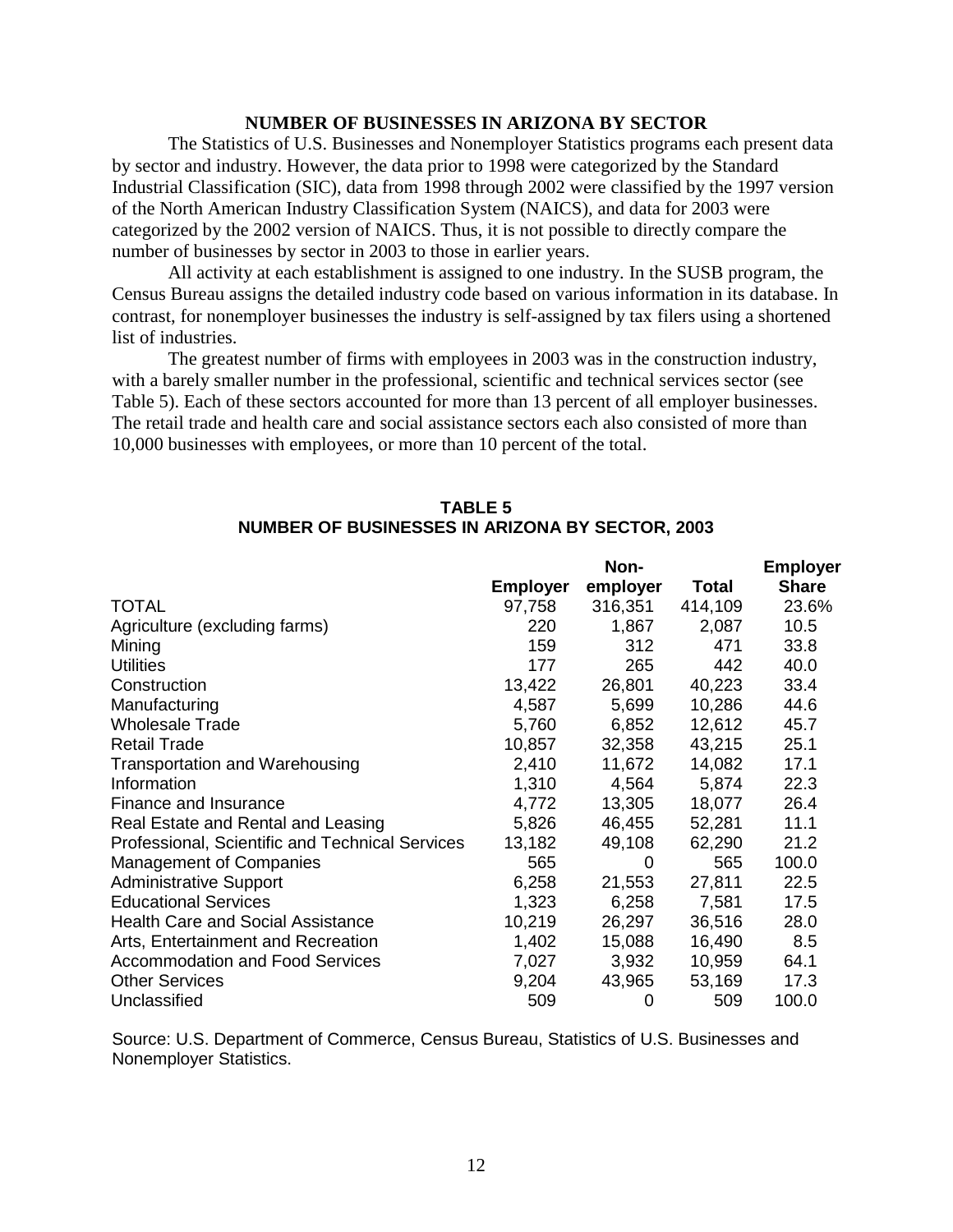Among nonemployer establishments, the greatest number were classified in the professional, scientific and technical services sector, followed by the real estate and rental and leasing sector and the other services sector. Combining the employer and nonemployer figures, the largest numbers of Arizona businesses were in the professional, scientific and technical services sector, followed by the other services sector and the real estate and rental and leasing sector (see Chart 2).

By sector, the number of employer businesses as a proportion of the total varies widely. Nearly two-thirds of the businesses offering accommodation or food services had employees in 2003, while only approximately one-in-10 of those in the arts, entertainment and recreation sector and the real estate and rental and leasing sector had employees.



**CHART 2 NUMBER OF BUSINESSES IN ARIZONA BY SECTOR, 2003**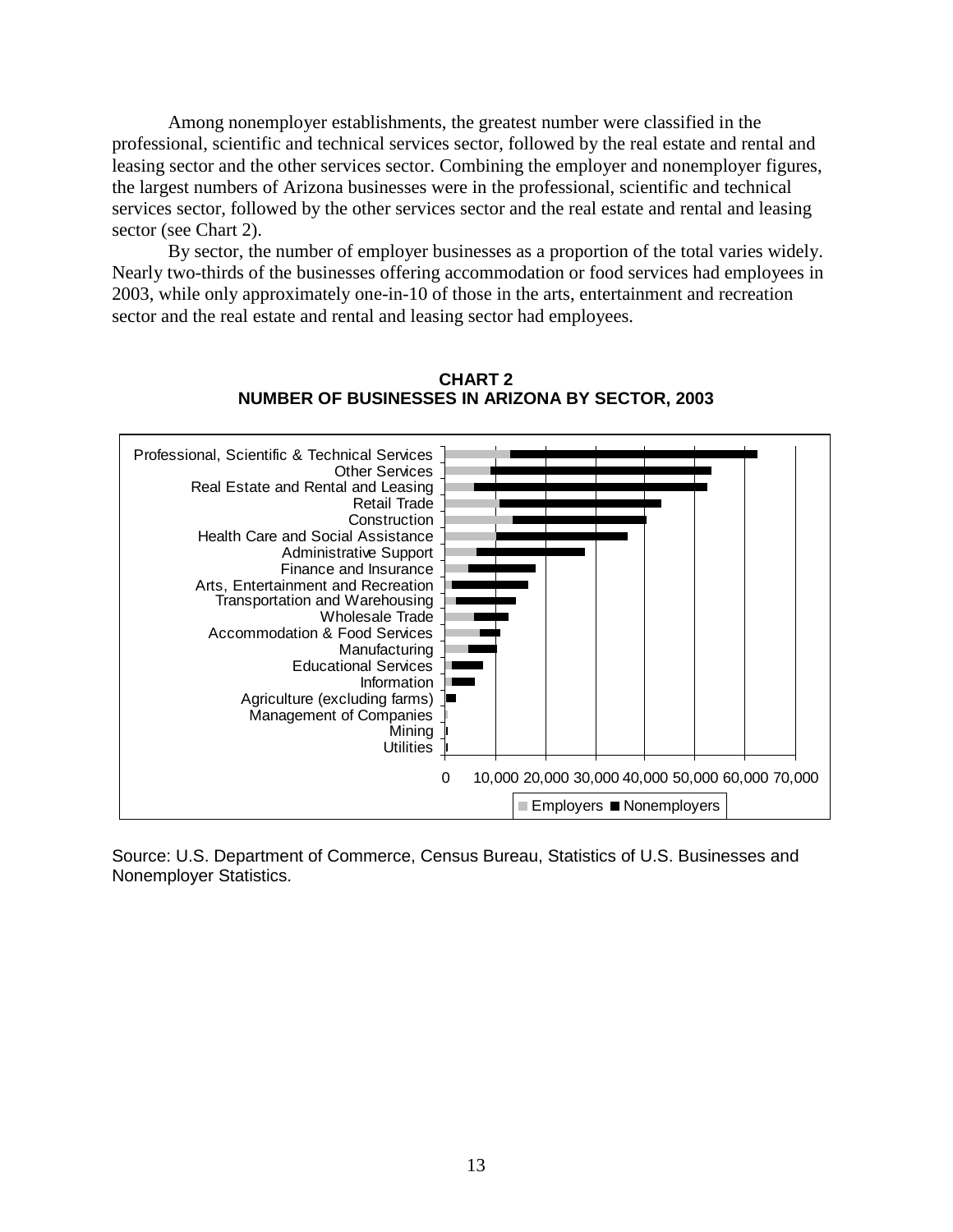# **NUMBER OF BUSINESSES IN ARIZONA BY EMPLOYMENT SIZE**

Among those businesses classified as being employers in 2003, most were quite small in terms of their number of employees. In Arizona, 58 percent had fewer than five employees and nearly three-fourths had fewer than 10 employees, as seen in Table 6. Comparable shares nationally were 61 and 79 percent.

Just 5 percent of the employer businesses had more than 100 employees in Arizona; the national share was only 2 percent. Despite the small number of employers of at least 100, these larger firms were responsible for nearly two-thirds of Arizona's wage and salary employment and almost as large a share of the nation's total. According to Arizona statute, a "small business means a concern, including its affiliates, which is independently owned and operated, which is not dominant in its field and which employs fewer than 100 full-time employees or which had gross annual receipts of less than \$4 million in its last fiscal year."

The less than 3 percent of businesses in Arizona with at least 500 employees accounted for more than half of the wage and salary employment (see Chart 3). Nationally, only a fraction of 1 percent of firms employed at least 500 workers, but these businesses employed nearly half

# **TABLE 6 NUMBER OF EMPLOYER BUSINESSES AND ASSOCIATED EMPLOYMENT BY EMPLOYEE SIZE, 2003**

| <b>ARIZONA</b>   |                   |              |                   |              |
|------------------|-------------------|--------------|-------------------|--------------|
| <b>Number of</b> | <b>Businesses</b> |              | <b>Employment</b> |              |
| Employees*       | <b>Number</b>     | <b>Share</b> | <b>Number</b>     | <b>Share</b> |
| None**           | 14,409            | 14.7%        | O                 | 0.0%         |
| 1 to 4           | 42,360            | 43.3         | 89,411            | 4.5          |
| 5 to 9           | 16,234            | 16.6         | 106,741           | 5.3          |
| 10 to 19         | 10,420            | 10.7         | 138,456           | 6.9          |
| 20 to 99         | 9,167             | 9.4          | 335,729           | 16.8         |
| 100 to 499       | 2,428             | 2.5          | 288,469           | 14.4         |
| 500 or more      | 2,740             | 2.8          | 1,039,989         | 52.0         |
| <b>TOTAL</b>     | 97,758            | 100.0        | 1,998,795         | 100.0        |

#### **UNITED STATES**

| <b>Number of</b> | <b>Businesses</b> |              | <b>Employment</b> |              |
|------------------|-------------------|--------------|-------------------|--------------|
| Employees*       | <b>Number</b>     | <b>Share</b> | <b>Number</b>     | <b>Share</b> |
| None**           | 770,299           | 13.3%        | 0                 | 0.0%         |
| 1 to $4$         | 2,734,133         | 47.4         | 5,768,407         | 5.1          |
| 5 to 9           | 1,025,497         | 17.8         | 6,732,132         | 5.9          |
| 10 to 19         | 620,387           | 10.8         | 8,329,813         | 7.3          |
| 20 to 99         | 515,056           | 8.9          | 20,186,989        | 17.8         |
| 100 to 499       | 84,829            | 1.5          | 16,430,229        | 14.5         |
| 500 or more      | 16,926            | 0.3          | 55,950,473        | 49.3         |
| <b>TOTAL</b>     | 5,767,127         | 100.0        | 113,398,043       | 100.0        |

\* Employment size is based on the national total of the entire enterprise.

\*\* No employment during mid-March, but employment at other times in 2003. The owners of these businesses are not included in the employment figures.

Source: U.S. Department of Commerce, Census Bureau, Statistics of U.S. Businesses.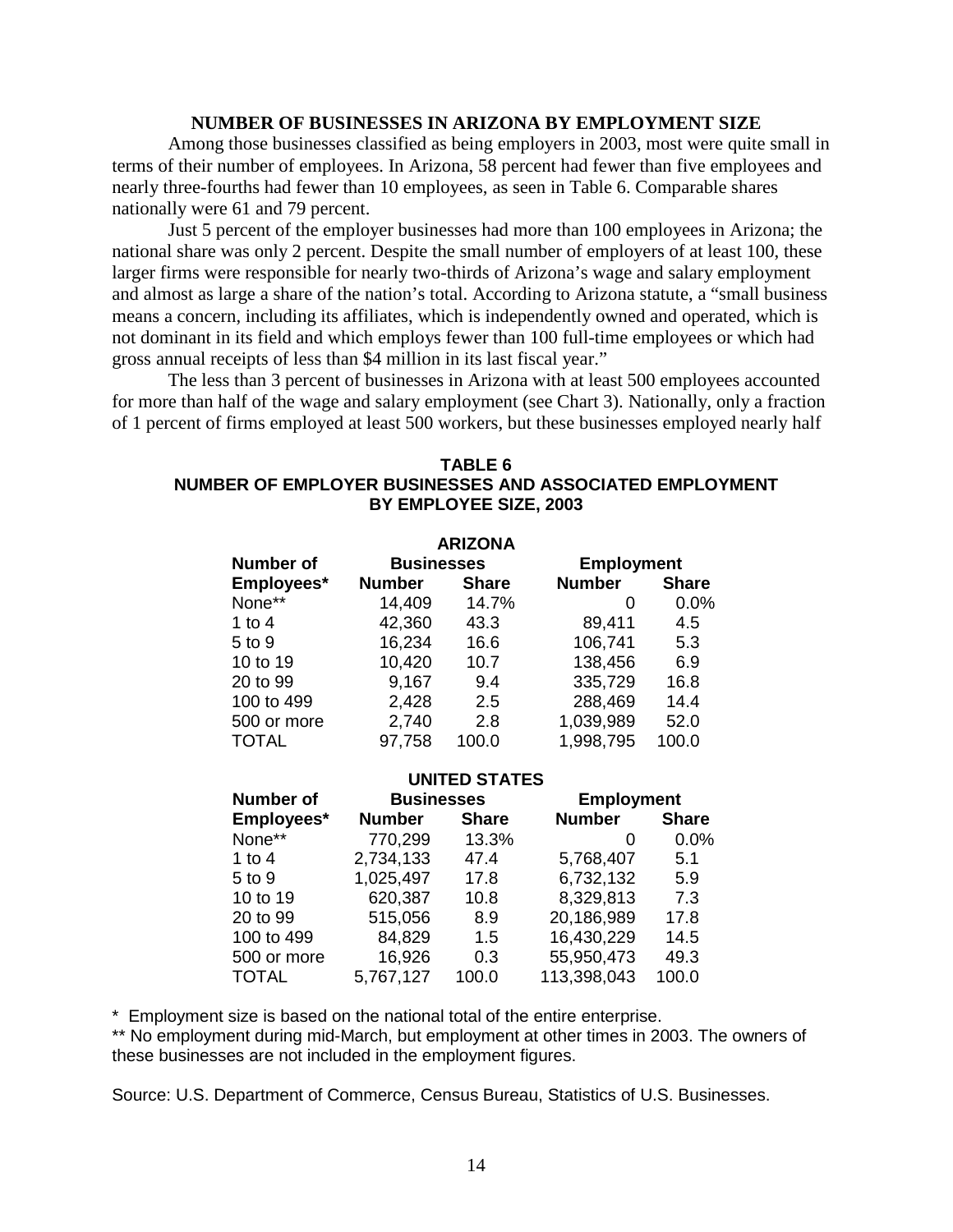of the nation's wage and salary workers. According to the Small Business Act passed by Congress, a small business is "one that is independently owned and operated and which is not dominant in its field of operation." The U.S. Small Business Administration (SBA) has established a "size standard" for each for-profit industry in order to determine the eligibility of businesses for its programs. The size standard generally uses either employment or annual receipts, based on a company's national total. Among those industries with an employment size standard, the most common is 500 employees, though the range is from 100 to 1,500 employees. For research purposes, the SBA defines a small business as one with fewer than 500 employees.

As seen in Table 6, this definition includes the vast majority of businesses in Arizona and in the nation. Among those businesses with employees operating in Arizona, 97 percent had fewer than 500 national employees in 2003. The comparable national percentage is close to 100. Thus, it should be no surprise to hear statements such as "the nation's economy is driven by small businesses" when nearly all businesses are classified as "small."

Yet even this statement is not accurate, given that companies with 500 or more employees accounted for more than half of the wage and salary employment in Arizona in 2003 and nearly half nationally. Further, between 1993 and 2003 (comparable years in the economic





Employment size is based on the national total of the entire enterprise.

\*\* No employment during mid-March, but employment at other times in 2003. The owners of these businesses are not included in the employment figures.

Source: U.S. Department of Commerce, Census Bureau, Statistics of U.S. Businesses.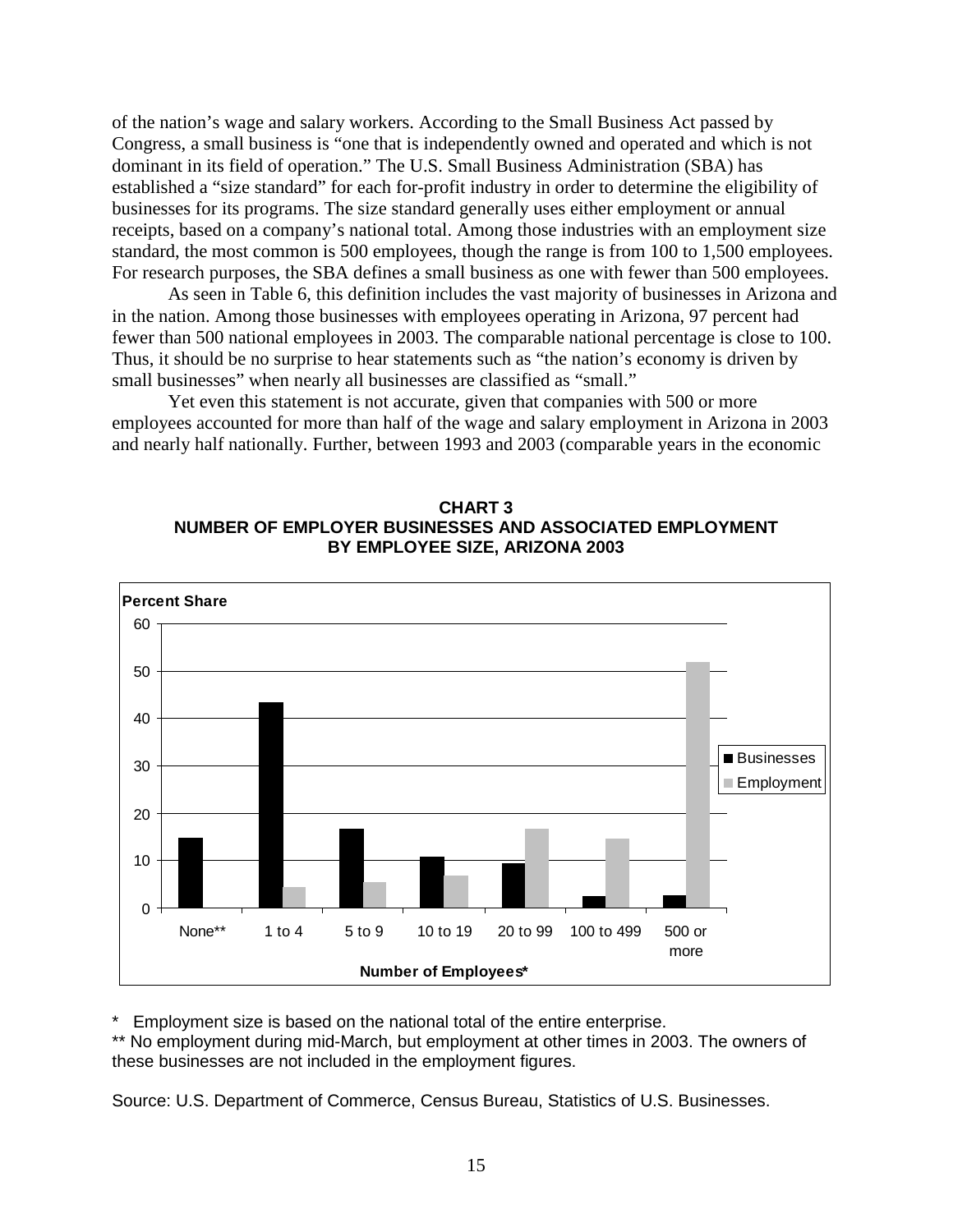cycle), employment in Arizona at businesses with more than 500 national employees rose twice as fast as at smaller companies (69.3 percent v. 34.8 percent), with the numeric change 426,000 among the large companies and 248,000 among the small. Nationally, the employment gain in large firms also was much more rapid than at small firms, accounting for more than 60 percent of the total employment change.

The preceding discussion is limited to businesses with employment at some time during 2003. In an effort to broaden this analysis to include nonemployer businesses, Table 7 provides the number of nonemployer establishments combined with the number of businesses with no employment in mid-March in the size category labeled "none." Employment was assigned to this category by including an estimate of the number of proprietors (assuming that all nonemployer businesses are sole proprietorships).

On this basis, 80 percent of businesses in Arizona in 2003 had no employees and 90 percent had fewer than five. More than 99 percent of Arizona businesses in 2003 had fewer than 500 employees. Yet these 0.7 percent of large businesses employed nearly 45 percent of the workforce, defined as the number of wage and salary employees combined with the number of owners of nonemployer businesses.

Instead of considering nearly all businesses to be small, for research purposes it would be useful to divide businesses into small, medium and large categories. Using the size breaks reported by the SUSB program, businesses with less than 20 employees might be considered to be small, those with 20 to 99 employees to be of medium size, and those with 100 or more employees to be large. Even using this definition, and limiting the analysis to businesses with employees, 85 percent of the state's businesses would be small, less than 10 percent would be medium sized, and only 5 percent would be large. However, small businesses would account for just 17 percent of wage and salary employment, medium-sized businesses also would employ 17 percent of these workers, and large businesses would account for 66 percent.

# **TABLE 7 NUMBER OF EMPLOYER AND NONEMPLOYER BUSINESSES AND ASSOCIATED EMPLOYMENT IN ARIZONA BY EMPLOYEE SIZE, 2003**

| <b>Number of</b> | <b>Businesses</b> |              | Employment**  |              |
|------------------|-------------------|--------------|---------------|--------------|
| Employees*       | <b>Number</b>     | <b>Share</b> | <b>Number</b> | <b>Share</b> |
| None             | 330,760           | 79.9%        | 330,760       | 14.2%        |
| 1 to 4           | 42,360            | 10.2         | 89,411        | 3.8          |
| 5 to 9           | 16,234            | 3.9          | 106,741       | 4.6          |
| 10 to 19         | 10,420            | 2.5          | 138,456       | 5.9          |
| 20 to 99         | 9,167             | 2.2          | 335,729       | 14.4         |
| 100 to 499       | 2,428             | 0.6          | 288,469       | 12.4         |
| 500 or more      | 2,740             | 0.7          | 1,039,989     | 44.6         |
| <b>TOTAL</b>     | 414,109           | 100.0        | 2,329,555     | 100.0        |

\* Employment size is based on the national total of the entire enterprise.

\*\* Wage and salary employment of those businesses with employees plus the number of businesses without employment (this figure is understated due to assuming all are sole proprietorships rather than partnerships).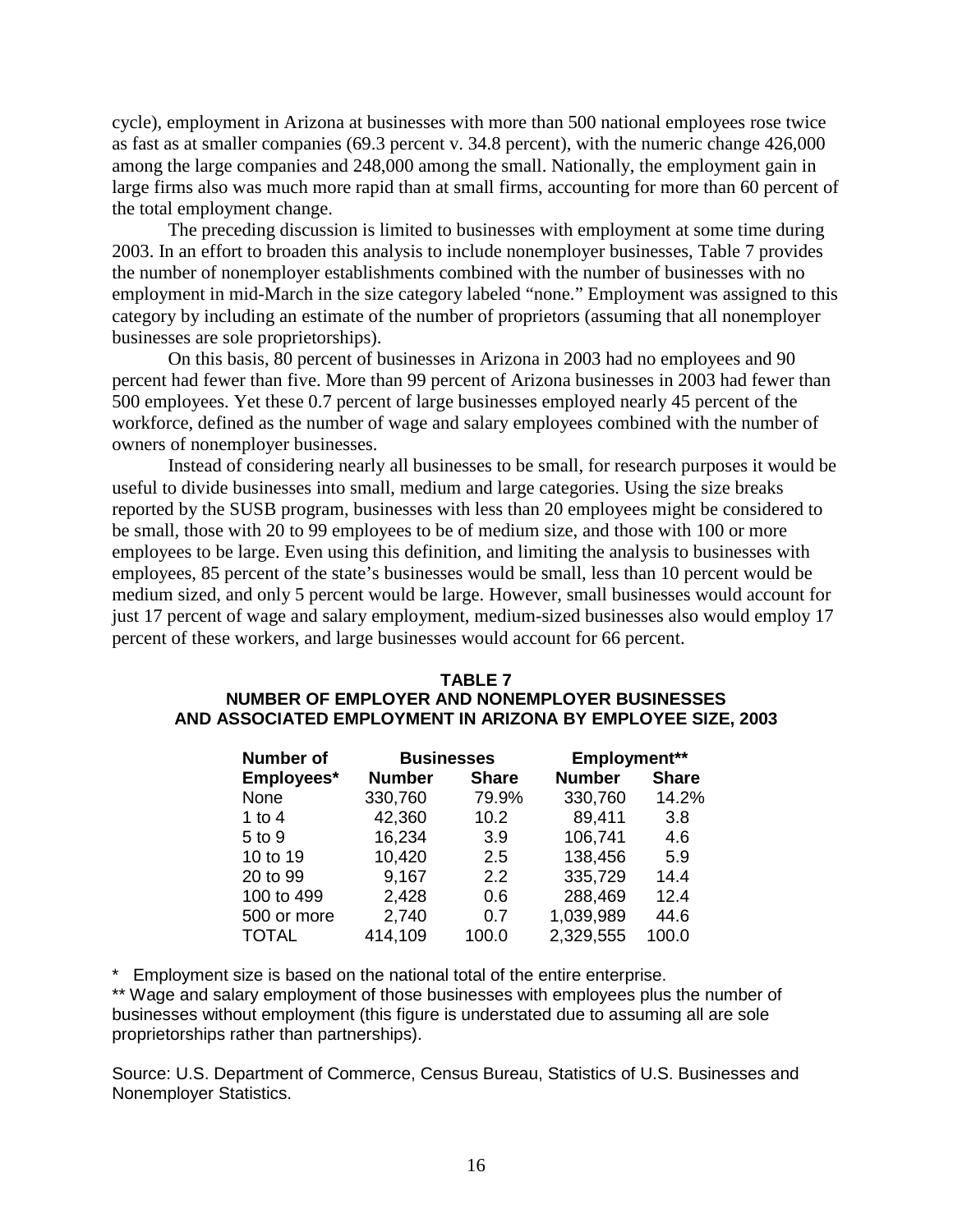# **NUMBER OF BUSINESSES IN ARIZONA BY COUNTY**

The number of firms with employees is not available by county from the SUSB program. Instead, establishment data are available, as published in County Business Patterns. From the SUSB program, 121,533 employer establishments were identified statewide in 2003, a count 24 percent higher than the number of firms (97,758). Thus, 23,775 establishments were not independent businesses.

Nonemployer statistics also are available by county. Thus, summing the figures from these two programs results in the total number of establishments by county. The nonemployer share of the total does not vary much by county from the state total of 72 percent.

Maricopa County by far had the greatest number of establishments in 2003, accounting for 63 percent of the state total (see Table 8). Pima County had 16 percent of the establishments, with Yavapai having the most of the other 13 counties (see Chart 4) at less than 5 percent.

#### **TABLE 8 TOTAL NUMBER OF ESTABLISHMENTS BY ARIZONA COUNTY, 2003**

|                | Non-             |           |              |  |  |
|----------------|------------------|-----------|--------------|--|--|
|                | <b>Employers</b> | employers | <b>Total</b> |  |  |
| <b>ARIZONA</b> | 121,533*         | 316,351   | 437,884*     |  |  |
| Apache         | 525              | 2,328     | 2,853        |  |  |
| Cochise        | 2,256            | 6,023     | 8,279        |  |  |
| Coconino       | 3,597            | 7,842     | 11,439       |  |  |
| Gila           | 1,086            | 3,362     | 4,448        |  |  |
| Graham         | 502              | 1,175     | 1,677        |  |  |
| Greenlee       | 89               | 236       | 325          |  |  |
| La Paz         | 348              | 736       | 1,084        |  |  |
| Maricopa       | 76,629           | 199,254   | 275,883      |  |  |
| Mohave         | 3,801            | 9,330     | 13,131       |  |  |
| Navajo         | 1,809            | 4,728     | 6,537        |  |  |
| Pima           | 19,322           | 50,202    | 69,524       |  |  |
| Pinal          | 2,298            | 7,524     | 9,822        |  |  |
| Santa Cruz     | 1,136            | 2,657     | 3,793        |  |  |
| Yavapai        | 5,492            | 15,292    | 20,784       |  |  |
| Yuma           | 2,588            | 5,662     | 8,250        |  |  |

\* The state total includes a small number of establishments not allocated to any county.

Source: U.S. Department of Commerce, Census Bureau, County Business Patterns and Nonemployer Statistics.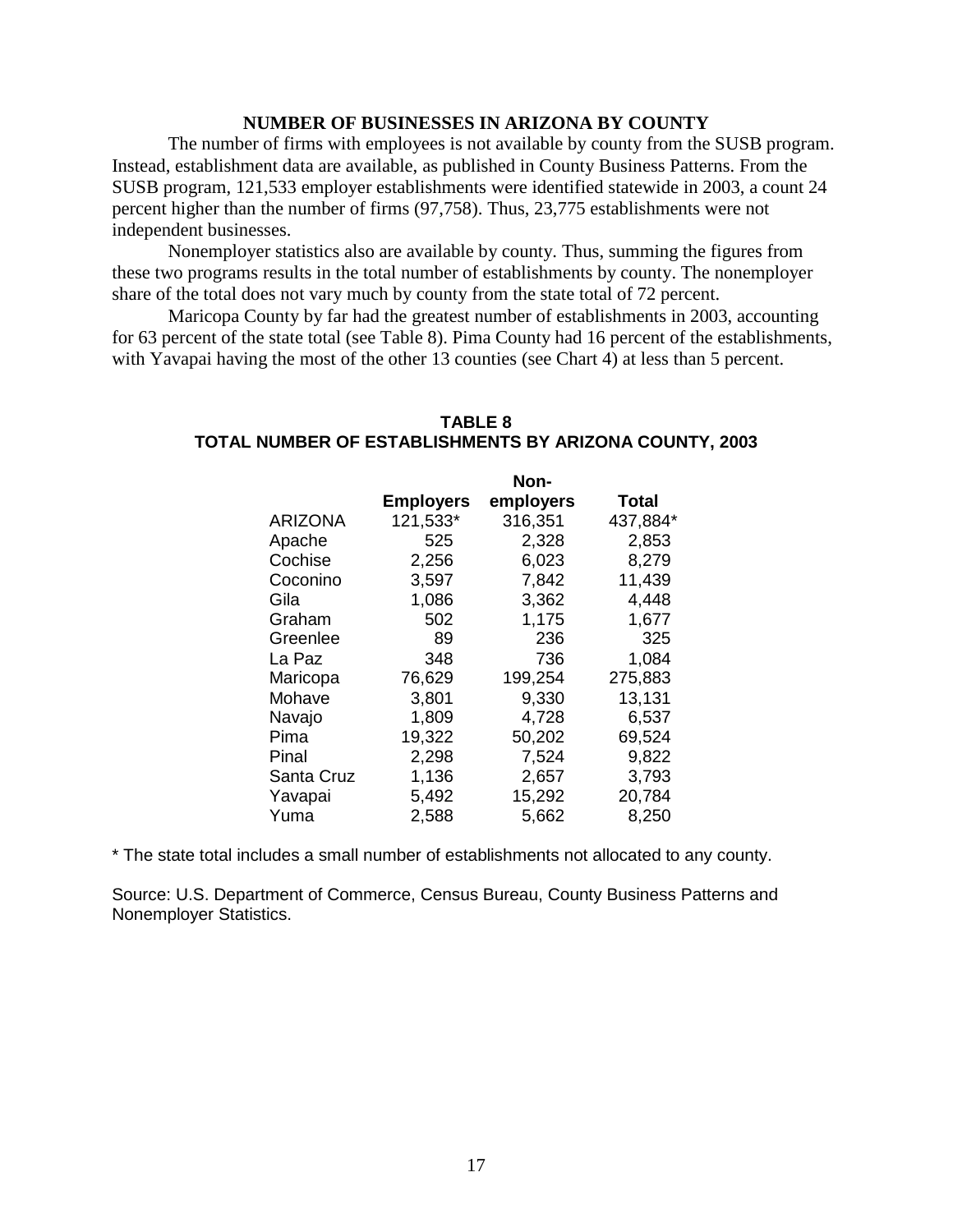**CHART 4 TOTAL NUMBER OF ESTABLISHMENTS BY ARIZONA COUNTY, 2003**

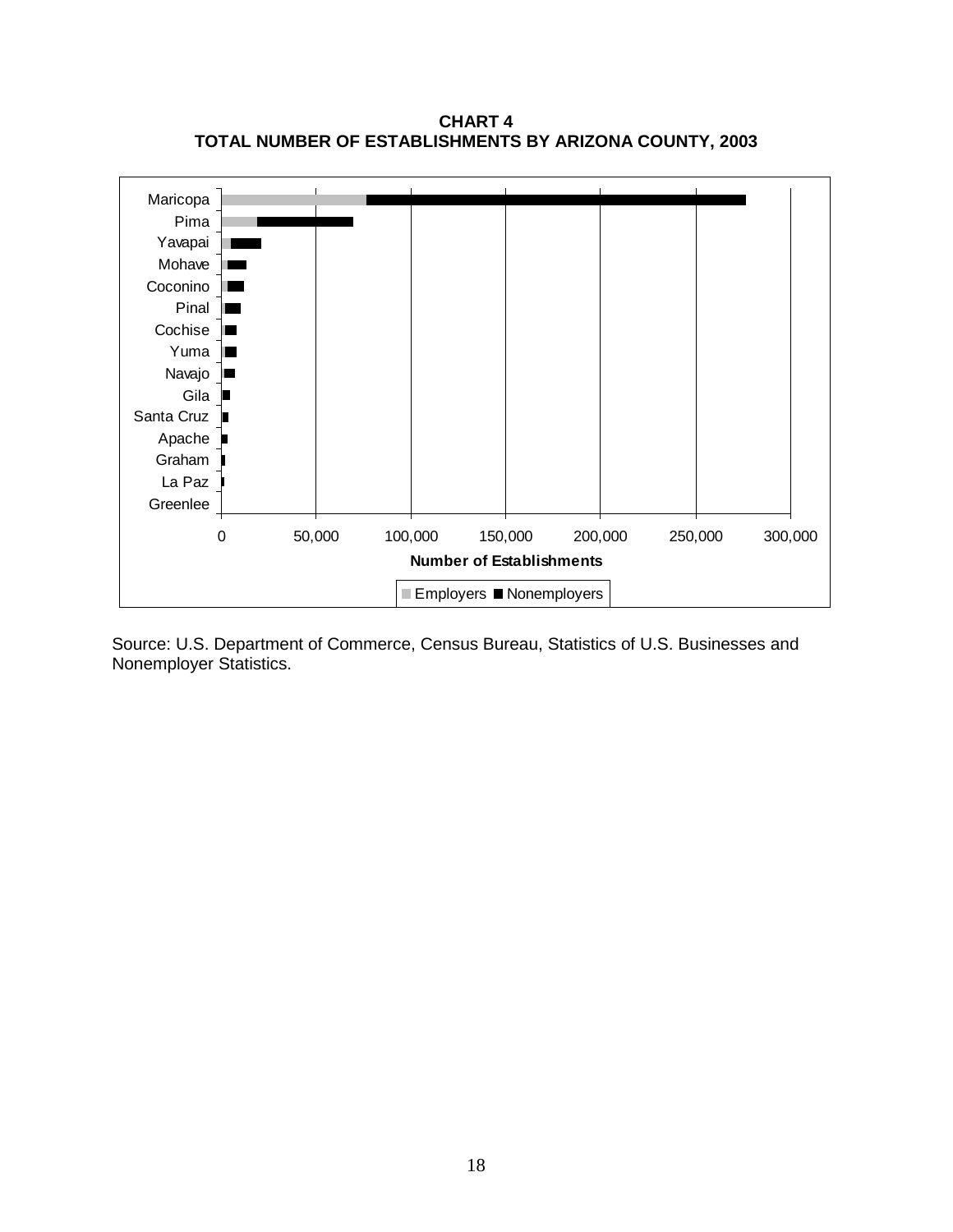#### **NUMBER OF WOMEN- AND MINORITY-OWNED BUSINESSES IN ARIZONA**

Not all of the final results of the 2002 Survey of Business Owners are yet available, so the preliminary figures on the number of firms (which are internally consistent) are presented in Table 9. Percentages of firms by ownership are shown in Chart 5.

By gender, more than half of the firms in Arizona in 2002 were owned by males, with less than a third owned by females. Relative to the nation, Arizona had a disproportionately large share of firms owned equally by males and females. The percentage female owned was marginally higher in Arizona than the national average.

By ethnicity, Hispanics owned less than 10 percent of the firms in Arizona. Hispanics owned a somewhat higher share of the businesses in Arizona than nationally.

By race, whites dominated the Arizona figures, owning 94 percent of all firms. The share owned by whites was higher in Arizona than nationally and the share owned by Native Americans was marginally higher. In contrast, both black and Asian ownership was less common in Arizona.

|                                               | Non-             |           |         |
|-----------------------------------------------|------------------|-----------|---------|
|                                               | <b>Employers</b> | employers | Total   |
| <b>TOTAL</b>                                  | 94,642           | 286,587   | 381,229 |
| Gender:                                       |                  |           |         |
| Female                                        | 15,729           | 94,078    | 109,807 |
| Male                                          | 52,116           | 147,438   | 199,554 |
| Equal                                         | 19,232           | 40,522    | 59,754  |
| Ethnicity:                                    |                  |           |         |
| Hispanic                                      | 5,018            | 30,084    | 35,102  |
| Other                                         | 82,059           | 251,954   | 334,013 |
| Race:                                         |                  |           |         |
| White                                         | 82,327           | 262,752   | 345,079 |
| <b>Black</b>                                  | 637              | 5,701     | 6,338   |
| Asian                                         | 3,190            | 7,033     | 10,223  |
| Native Hawaiian & Other Pacific Islander      | 66               | 282       | 348     |
| Native American and Alaska Native             | 480              | 6,134     | 6,614   |
| Publicly Held, Foreign Owned & Not For Profit | 7,418            | 2,658     | 10,076  |

#### **TABLE 9 TOTAL NUMBER OF FIRMS IN ARIZONA BY OWNERSHIP, 2002**

Note: Figures are preliminary. The number in the bottom line should be added to the figures by gender, ethnicity and race to approximate the total.

Source: U.S. Department of Commerce, Census Bureau, Survey of Business Owners.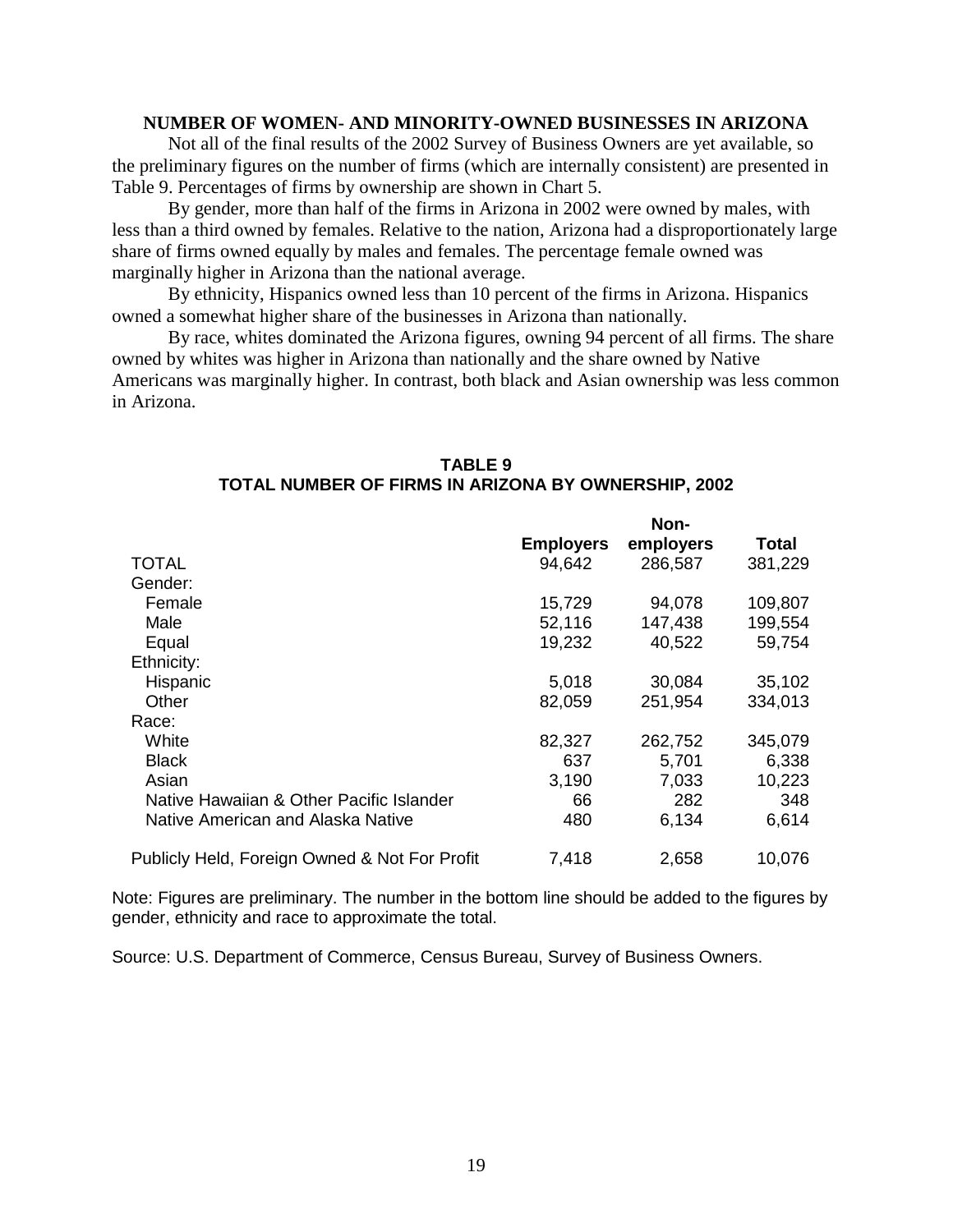**CHART 5 PERCENTAGE OF FIRMS IN ARIZONA BY OWNERSHIP, 2002**



#### **GENDER**

# **ETHNICITY**



(continued)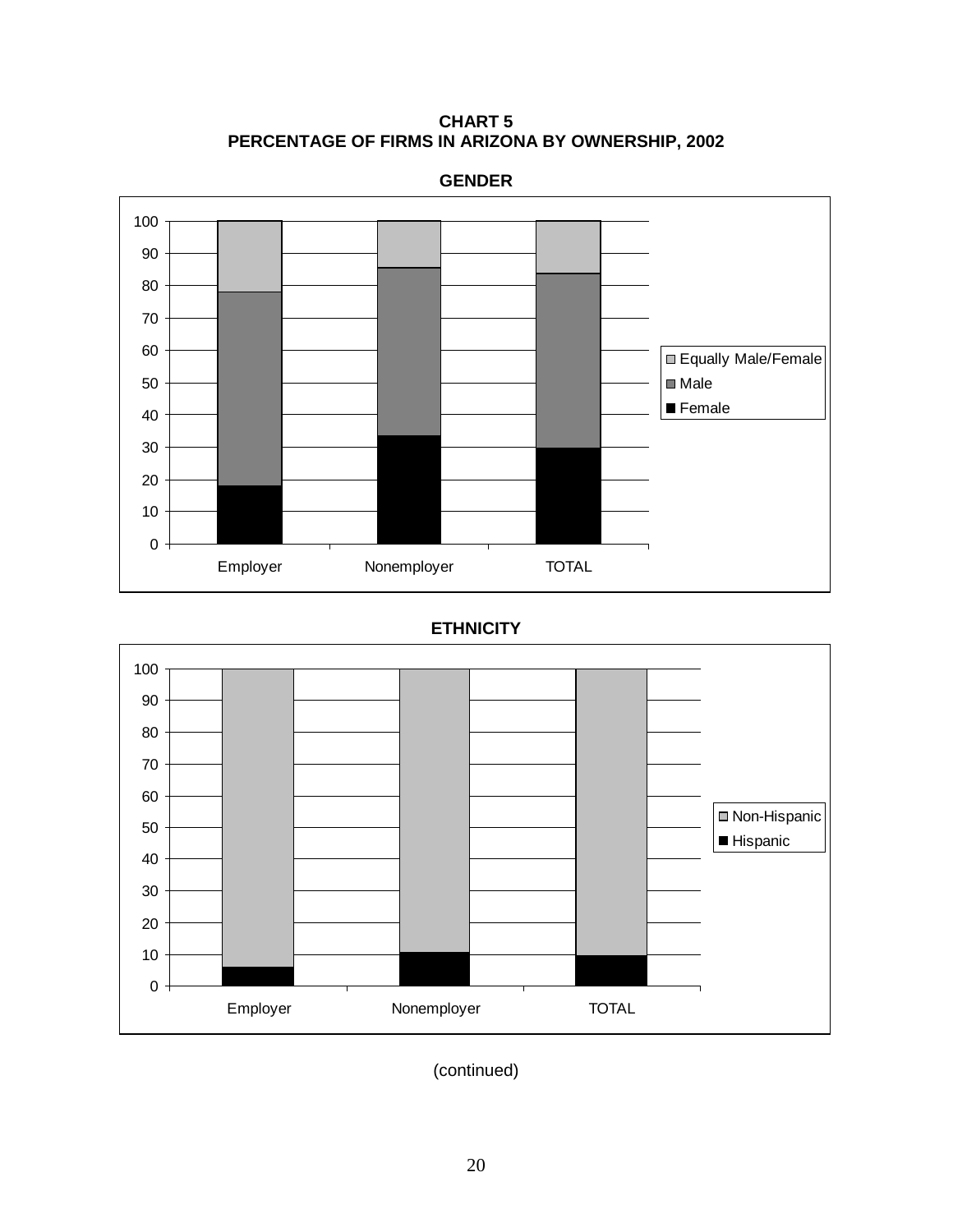

Source: U.S. Department of Commerce, Census Bureau, Survey of Business Owners.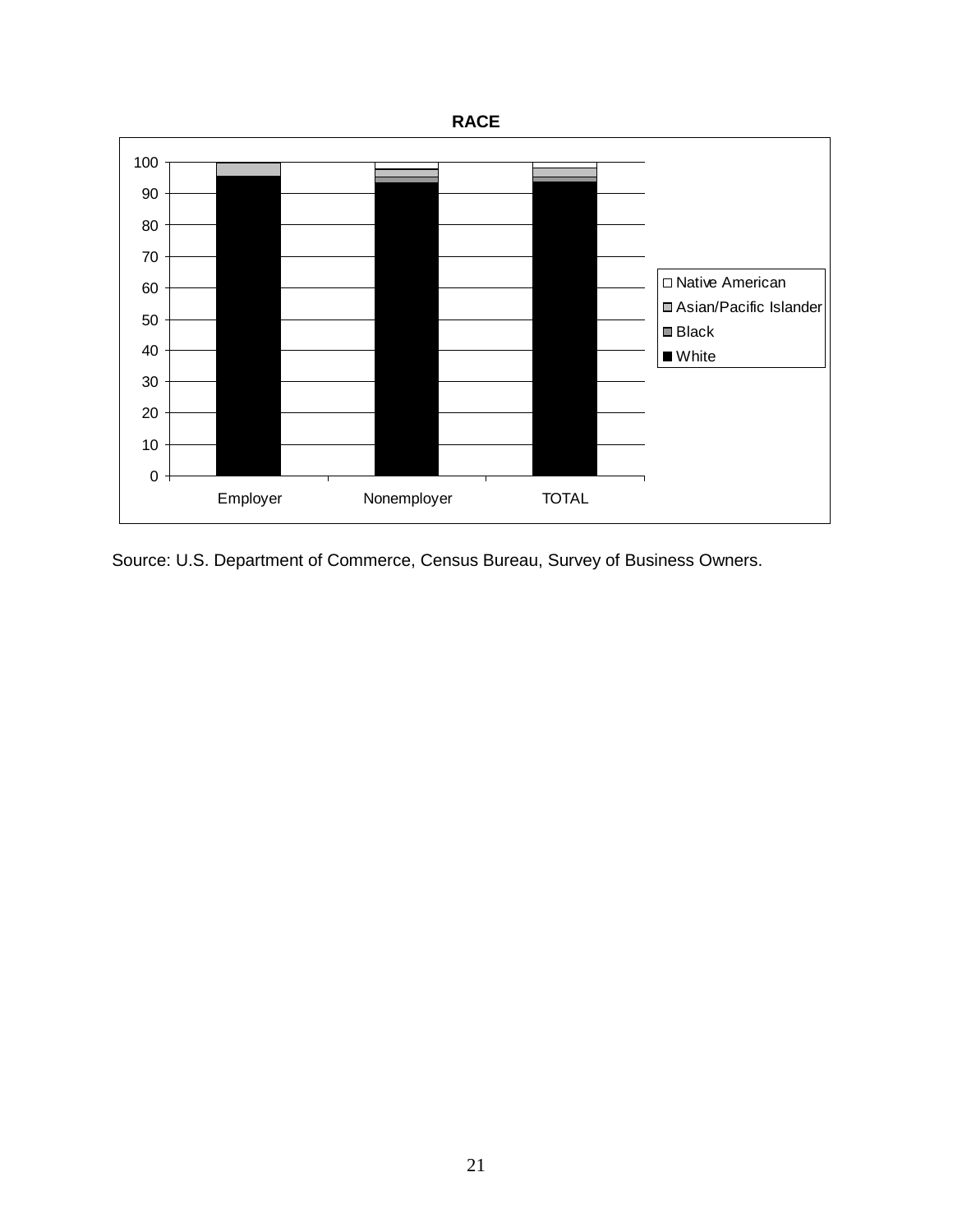# **APPENDIX: INFORMATION FROM OTHER DATA SOURCES**

1. **U.S. Department of Commerce, Bureau of Economic Analysis and Census Bureau**: The number of proprietors and decennial census data.

The Bureau of Economic Analysis (BEA) publishes employment estimates annually, for wage and salary employment and for proprietors' employment. Their estimate of the number of proprietors (525,432 in Arizona in 2003) greatly exceeds the number of nonemployer businesses counted by the Census Bureau (316,351). The number of nonemployer businesses counted by the Census Bureau in 2003 was 60 percent of the BEA estimate of the number of proprietors in 2003, up a bit from the roughly 58 percent share of the prior six years. The Arizona share has been consistently a little lower than the national share.

Various reasons exist for the differential in these two numbers:

- The BEA attempts to estimate the total number of proprietors while certain industries are not included in the count of nonemployer businesses.
- The Census Bureau counts businesses while the BEA estimates jobs. For example, a twoperson partnership is counted as one business but two jobs.
- Many people, including most real estate agents, work as contract employees. Thus, though they report self-employment income, they do not operate a business. A comparison of BEA employment data by sector indicates that the proprietor share of total employment is highest in the real estate sector at 70 percent. Other sectors with a high proportion of proprietors include arts, entertainment and recreation (particularly performing arts and sports, where individuals are contract employees rather than business operators), farm, and professional, scientific and technical services. Many in the securities industry also work under contract.
- The Census Bureau substantially edits the self-employment income data reported to the IRS to limit the count to the number appearing to run a true business without employees. Many people who either are retired or work full time at a wage and salary job report small amounts of self-employment income that reflect an occasional brief "moonlighting" project. Examples include professionals who do an occasional consulting job for someone other than their employer or a construction worker who occasionally takes on a project of his own on evenings or the weekend.

An analysis of 2000 census data for Arizona using the public use microdata sample verifies that many people who report self-employment income report small amounts while reporting substantial amounts of wage and salary income or living in households with substantial income from other sources. For example, one-fourth of those reporting self-employment income self-identified themselves as being an employee rather than as being self employed. Of those reporting self-employment income, 47 percent earned less than \$10,000 from that source. (In contrast, someone working full time at the minimum wage would have earned \$10,700.) On average, those reporting self-employment income up to about \$10,000 reported more wage and salary income than self-employment income.

Thus, based on these figures, close to half of those reporting self-employment income do not earn enough to live on and earn greater amounts of income from other sources (either their own wage and salary employment or the income of a spouse). This is relatively consistent with the Census Bureau not counting as running a business more than 40 percent of those in the BEA estimate of the number of proprietors.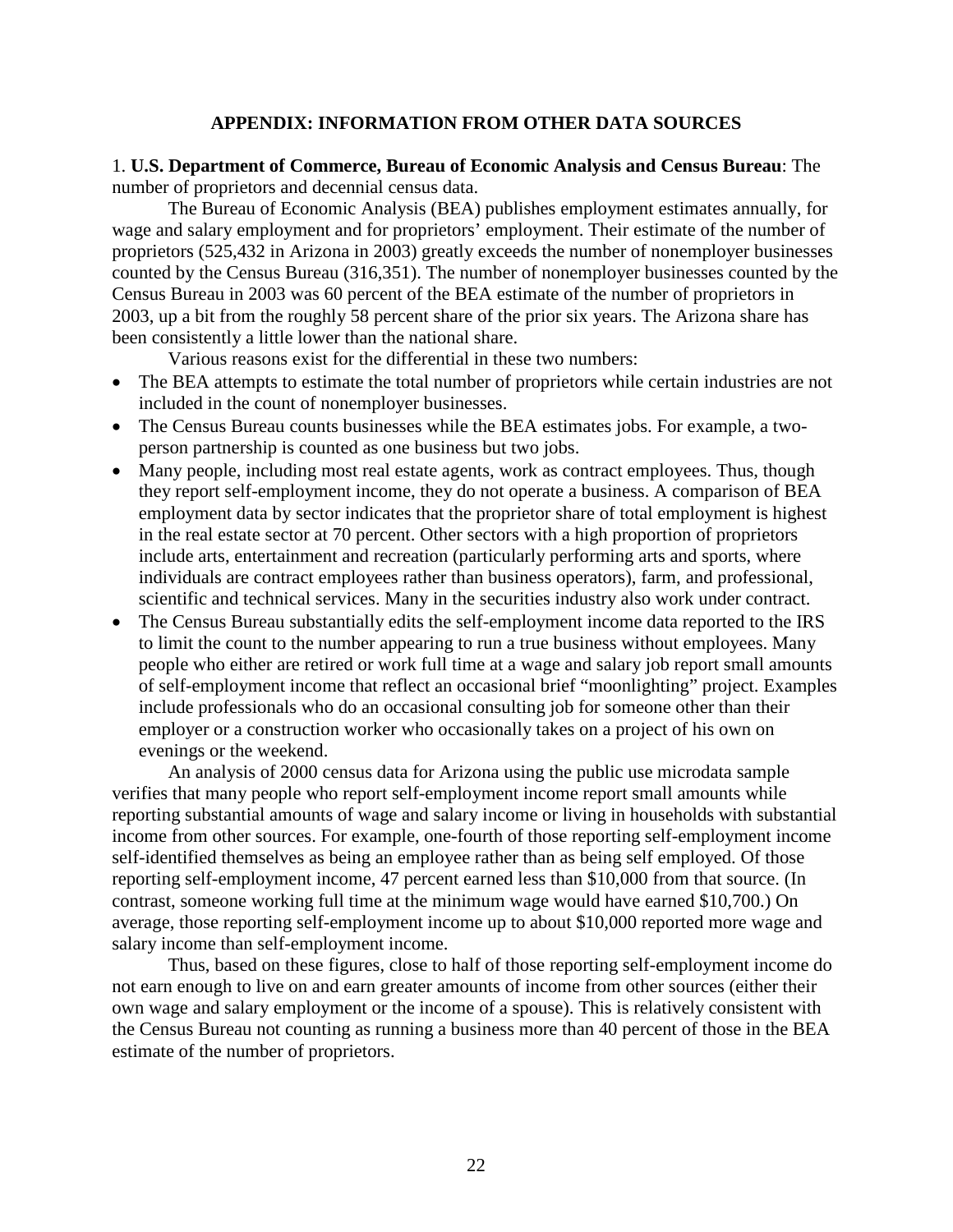2. **Internal Revenue Service**: Summary Statistics for Tax Year 2003.

Of the nearly 2.3 million tax returns filed by Arizonans for 2003, some 325,000 (14 percent) included business or profession net income. This understates the number of people with self-employment income due to some joint filers each having income from this source, but overstates the number of nonemployer businesses.

The average business or profession net income per tax return that reported this type of income was less than \$10,000. The amount of income from this source was only 3 percent of total adjusted net income.

# 3. **Arizona Corporation Commission**: Count of the number of corporations registered in Arizona.

As of May 2006, the ACC reported that 425,000 corporations were registered in Arizona. An undetermined number are not currently active in Arizona. A breakout of the number of corporations by type is shown in Chart A-1. More than half of the registered number are limited liability corporations, many of which are not independent businesses. In addition to the categorization shown in the chart, the ACC divides corporations into "domestic" (those based in Arizona) and "foreign" (those based out of state). Nearly 90 percent are domestic.

From the ACC database, it is possible to extract the number of registered corporations by type as of any date since the end of 1987. As seen in Chart A-2, the number of LLCs has increased substantially since their introduction in 1992. According to the ACC, the decrease in 2005 in the number of all types of corporations except LLCs largely resulted from an unusually large purge of records in November 2005.



**CHART A-1 NUMBER OF CORPORATIONS BY TYPE REGISTERED IN ARIZONA, MAY 2006**

Source: Arizona Corporation Commission.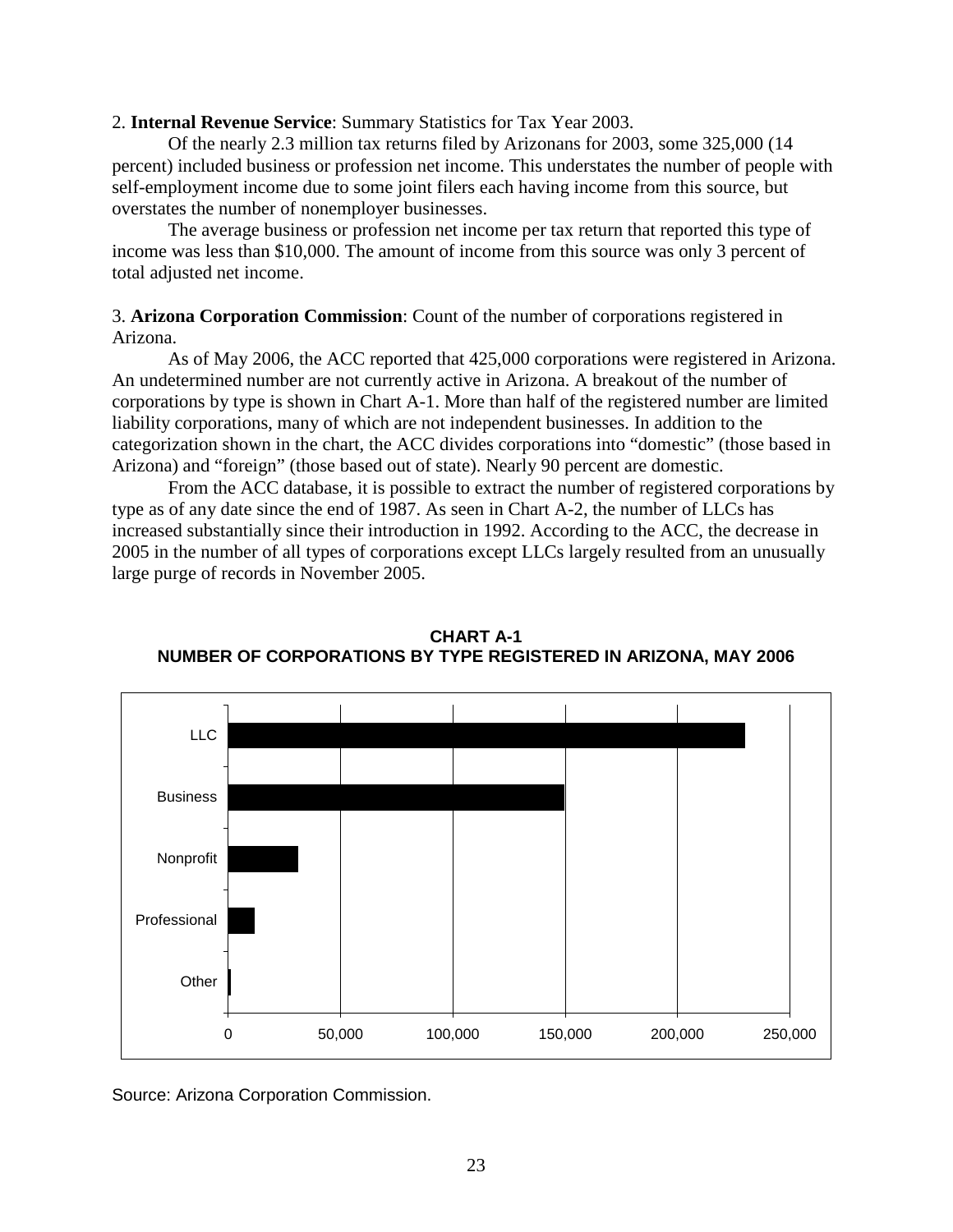450,000 400,000 350,000 300,000 250,000 Total Total less LLC 200,000 150,000 100,000 50,000  $0 -$ ┑ 1987 1989 1991 1993 1995 1997 1999 2001 2003 2005 225,000 200,000 175,000 150,000 125,000 Business LLC 100,000 75,000 50,000 25,000  $0 -$ 1987 1989 1991 1993 1995 1997 1999 2001 2003 2005

**CHART A-2 NUMBER OF CORPORATIONS BY TYPE REGISTERED IN ARIZONA FROM CALENDAR YEAR ENDS 1987 THROUGH 2005**

(continued)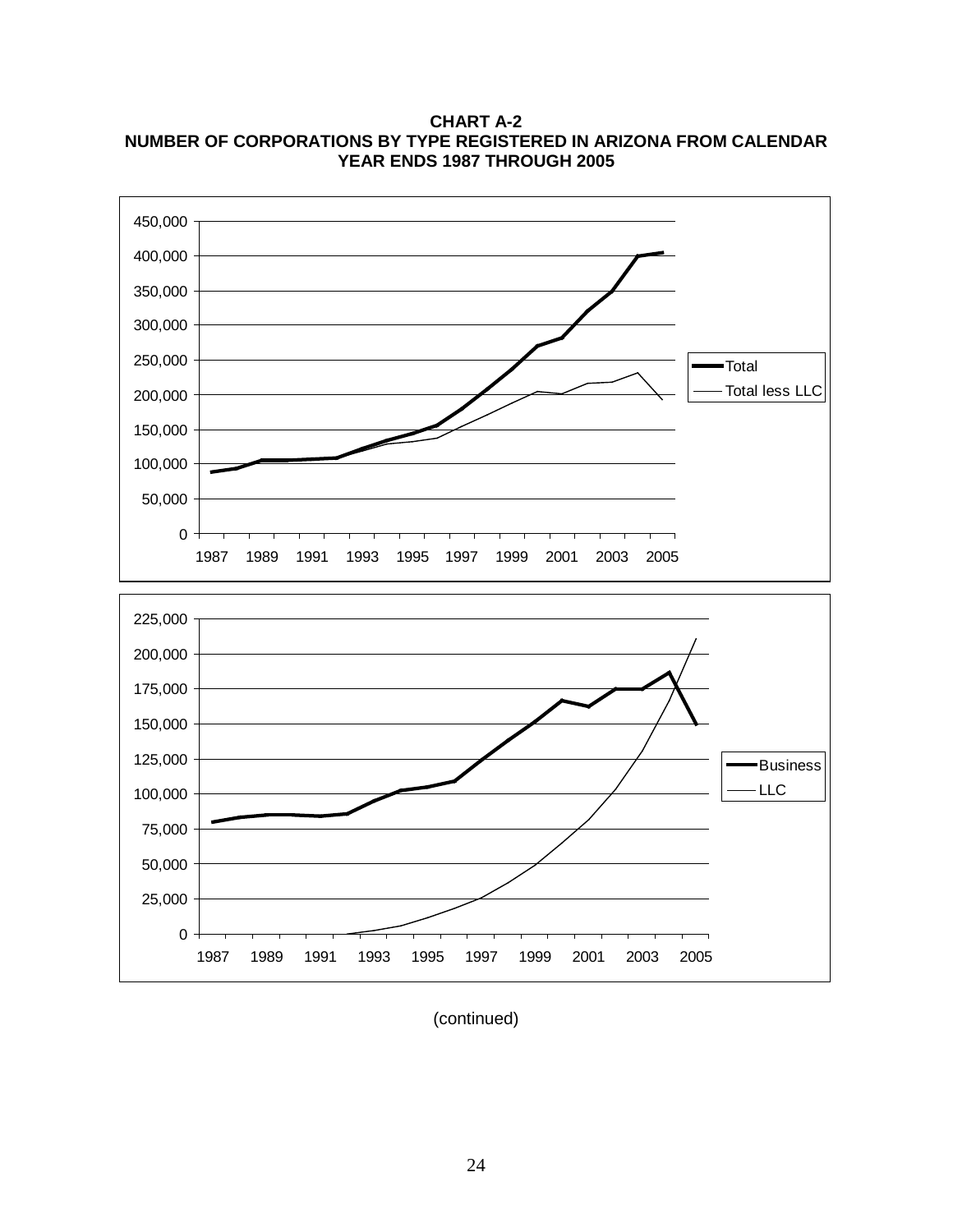

Source: Arizona Corporation Commission.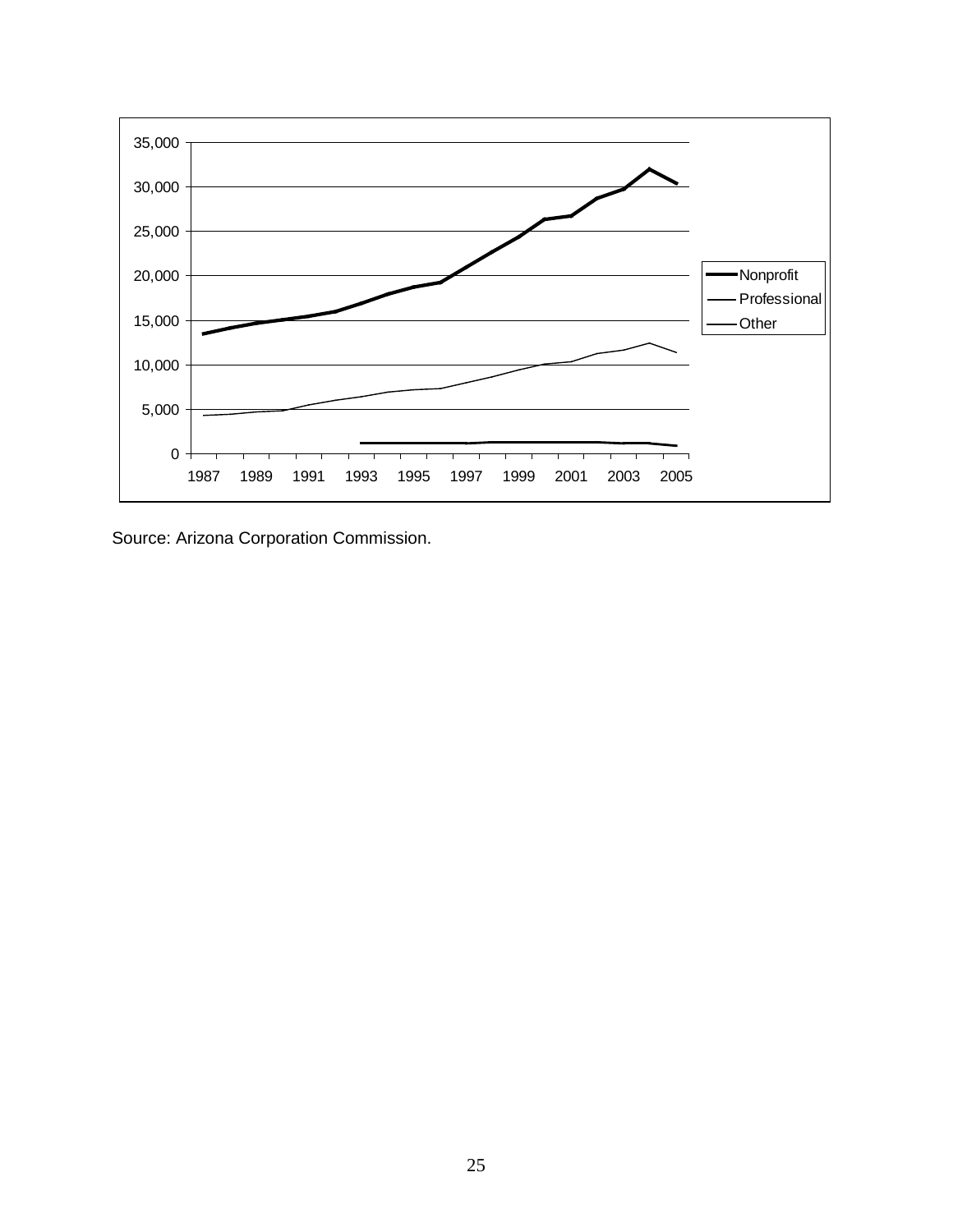4. **U.S. Department of Labor, Bureau of Labor Statistics**: Count of number of establishments from the Quarterly Census of Employment and Wages (CEW).

The data available from the CEW counts only employer establishments, but provides more up-to-date information than the Census Bureau data. Statewide, the number of establishments in 2003 from the CEW slightly exceeds the number reported by the Census Bureau. However, in most counties, the CEW figure is lower than the Census Bureau count. The CEW count is higher in Maricopa County and in those establishments not allocated to a county.

The following line graphs in Chart A-3 show the number of establishments reported by the CEW between the first quarter of 2002 and the third quarter of 2005 (the most recent data available). Most counties experienced either a steady increase in the number of establishments or little growth from 2002 into 2004 followed by a larger gain. The percentage change in the number of establishments between first quarter 2002 and third quarter 2005 is shown in Chart A-4 by county.





(continued)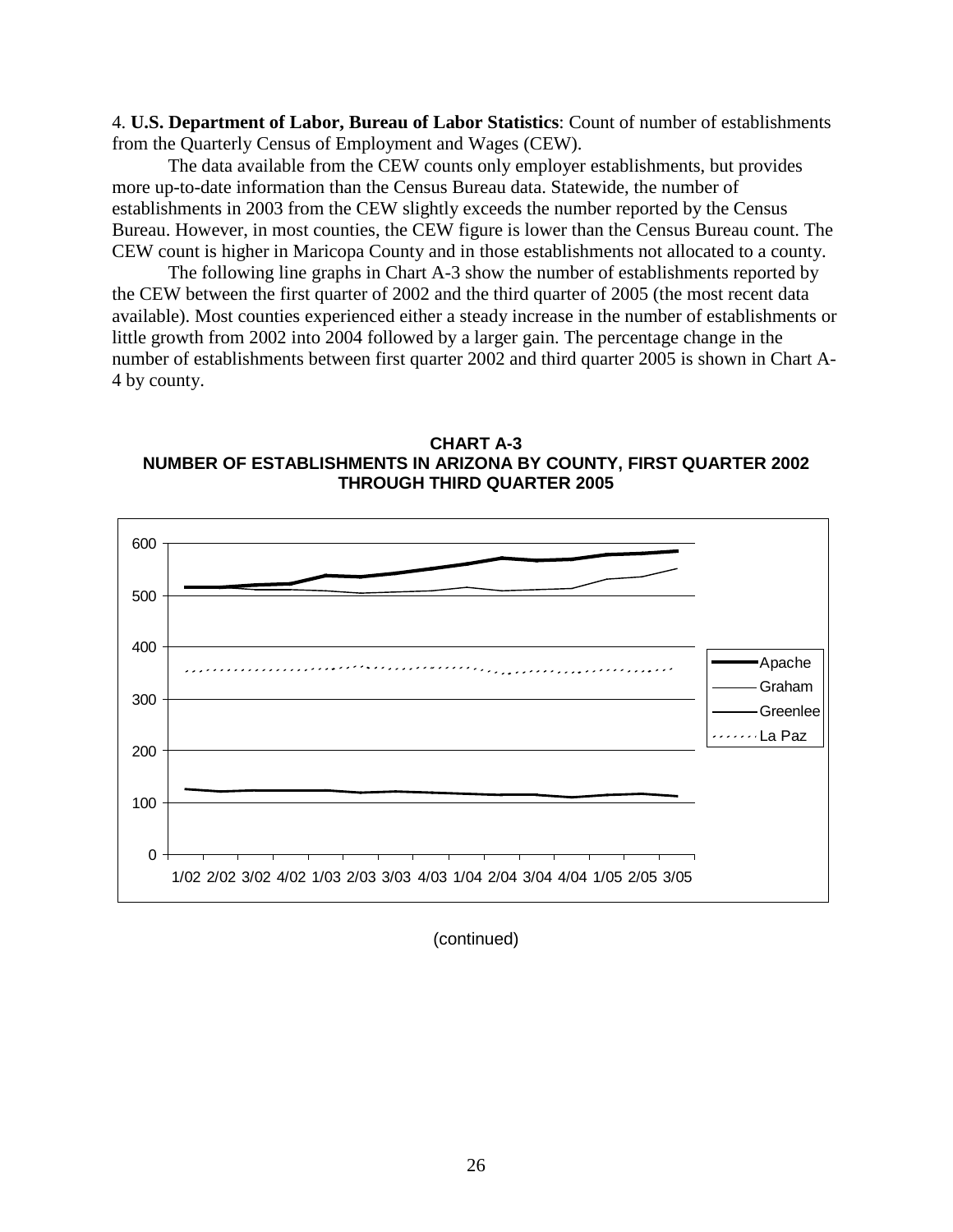



(continued)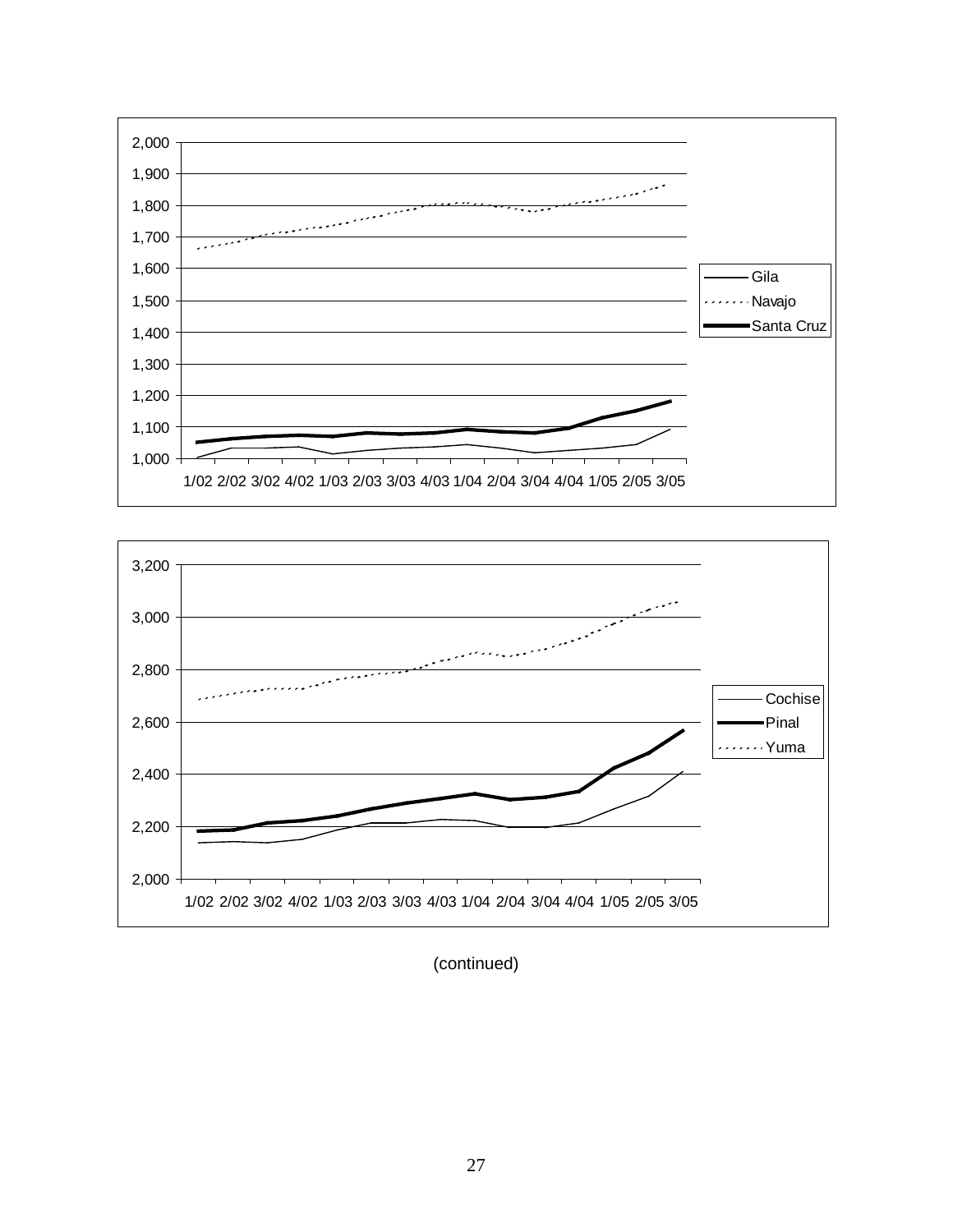



Source: U.S. Department of Labor, Bureau of Labor Statistics, Quarterly Census of Employment and Wages.